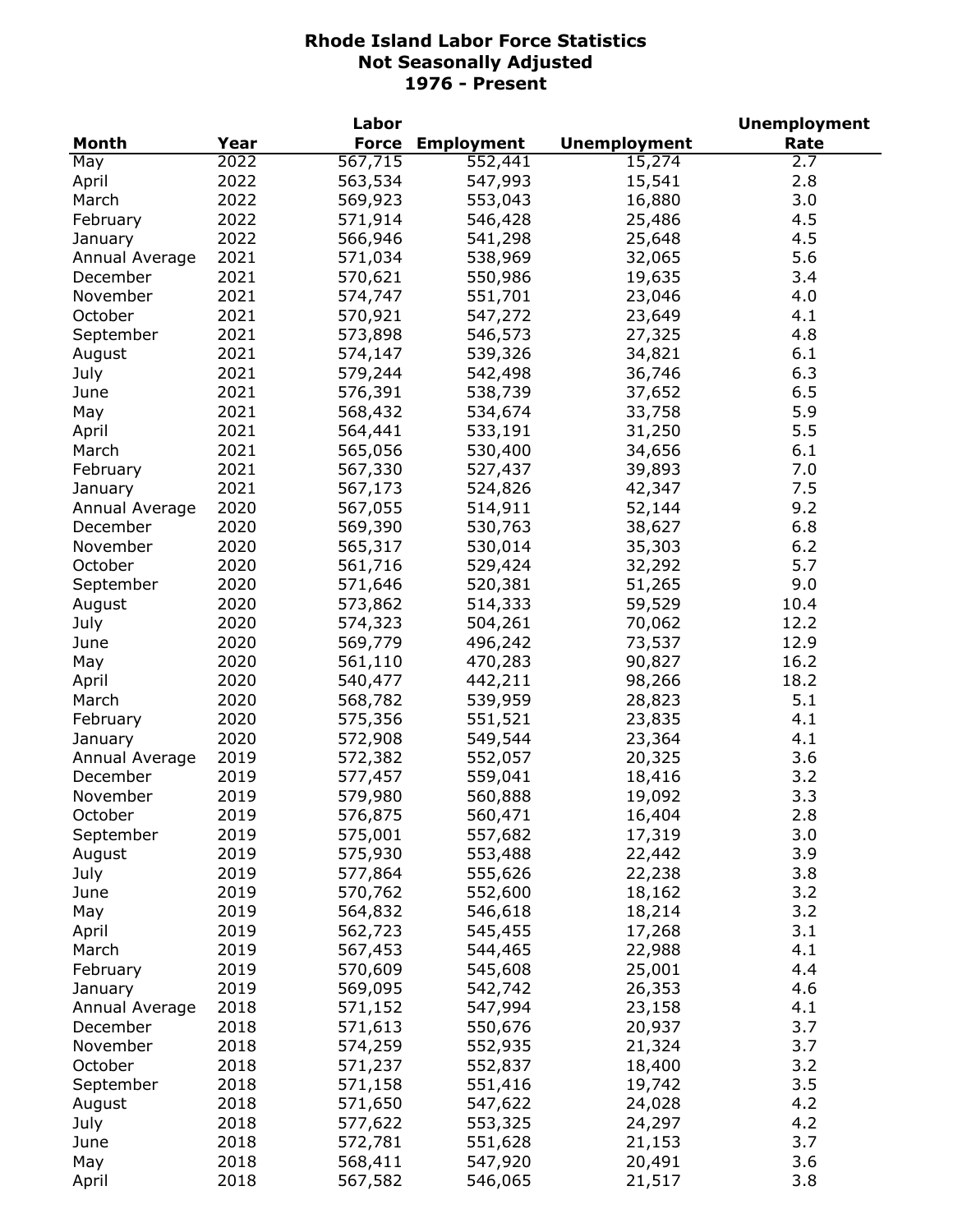|                |      | Labor        |                   |                     | <b>Unemployment</b> |
|----------------|------|--------------|-------------------|---------------------|---------------------|
| <b>Month</b>   | Year | <b>Force</b> | <b>Employment</b> | <b>Unemployment</b> | Rate                |
| March          | 2018 | 569,208      | 542,727           | 26,481              | $\overline{4.7}$    |
| February       | 2018 | 571,860      | 541,883           | 29,977              | 5.2                 |
| January        | 2018 | 566,443      | 536,890           | 29,553              | 5.2                 |
| Annual Average | 2017 | 568,144      | 542,552           | 25,592              | 4.5                 |
| December       | 2017 | 569,753      | 545,630           | 24,123              | 4.2                 |
| November       | 2017 | 572,012      | 546,498           | 25,514              | 4.5                 |
| October        | 2017 | 568,575      | 546,051           | 22,524              | 4.0                 |
| September      | 2017 | 570,703      | 547,575           | 23,128              | 4.1                 |
| August         | 2017 | 569,655      | 542,633           | 27,022              | 4.7                 |
| July           | 2017 | 572,829      | 545,603           | 27,226              | 4.8                 |
| June           | 2017 | 568,782      | 545,211           | 23,571              | 4.1                 |
| May            | 2017 | 563,129      | 540,604           | 22,525              | 4.0                 |
| April          | 2017 | 563,748      | 540,952           | 22,796              | 4.0                 |
| March          | 2017 | 566,247      | 538,953           | 27,294              | 4.8                 |
| February       | 2017 | 567,316      | 536,963           | 30,353              | 5.4                 |
| January        | 2017 | 564,973      | 533,950           | 31,023              | 5.5                 |
| Annual Average | 2016 | 553,231      | 524,438           | 28,793              | 5.2                 |
| December       | 2016 | 554,217      | 529,761           | 24,456              | 4.4                 |
| November       | 2016 | 555,658      | 530,682           | 24,976              | 4.5                 |
| October        |      |              | 529,298           |                     | 4.5                 |
|                | 2016 | 554,142      |                   | 24,844              |                     |
| September      | 2016 | 552,732      | 526,134           | 26,598              | 4.8                 |
| August         | 2016 | 555,933      | 525,726           | 30,207              | 5.4                 |
| July           | 2016 | 559,203      | 528,438           | 30,765              | 5.5                 |
| June           | 2016 | 556,195      | 527,984           | 28,211              | 5.1                 |
| May            | 2016 | 548,861      | 521,195           | 27,666              | 5.0                 |
| April          | 2016 | 549,781      | 521,930           | 27,851              | 5.1                 |
| March          | 2016 | 551,462      | 519,627           | 31,835              | 5.8                 |
| February       | 2016 | 551,753      | 517,867           | 33,886              | 6.1                 |
| January        | 2016 | 548,843      | 514,619           | 34,224              | 6.2                 |
| Annual Average | 2015 | 555,272      | 521,767           | 33,505              | 6.0                 |
| December       | 2015 | 554,380      | 524,651           | 29,729              | 5.4                 |
| November       | 2015 | 554,953      | 524,066           | 30,887              | 5.6                 |
| October        | 2015 | 552,917      | 524,061           | 28,856              | 5.2                 |
| September      | 2015 | 550,801      | 521,854           | 28,947              | 5.3                 |
| August         | 2015 | 555,983      | 522,791           | 33,192              | 6.0                 |
| July           | 2015 | 559,723      | 525,266           | 34,457              | 6.2                 |
| June           | 2015 | 558,530      | 526,009           | 32,521              | 5.8                 |
| May            | 2015 | 555,667      | 521,791           | 33,876              | 6.1                 |
| April          | 2015 | 552,977      | 521,134           | 31,843              | 5.8                 |
| March          | 2015 | 554,056      | 517,118           | 36,938              | 6.7                 |
| February       | 2015 | 556,902      | 517,386           | 39,516              | 7.1                 |
| January        | 2015 | 556,379      | 515,077           | 41,302              | 7.4                 |
| Annual Average | 2014 | 556,635      | 513,406           | 43,229              | 7.8                 |
| December       | 2014 | 556,991      | 521,916           | 35,075              | 6.3                 |
| November       | 2014 | 558,751      | 521,198           | 37,553              | 6.7                 |
| October        | 2014 | 557,822      | 521,640           | 36,182              | 6.5                 |
| September      | 2014 | 555,548      | 516,736           | 38,812              | 7.0                 |
| August         | 2014 | 560,340      | 516,582           | 43,758              | 7.8                 |
| July           | 2014 | 562,761      | 517,778           | 44,983              | 8.0                 |
| June           | 2014 | 558,952      | 518,087           | 40,865              | 7.3                 |
| May            | 2014 | 553,133      | 510,063           | 43,070              | 7.8                 |
| April          | 2014 | 550,716      | 508,497           | 42,219              | 7.7                 |
| March          | 2014 | 554,575      | 504,672           | 49,903              | 9.0                 |
| February       | 2014 | 556,195      | 503,714           | 52,481              | 9.4                 |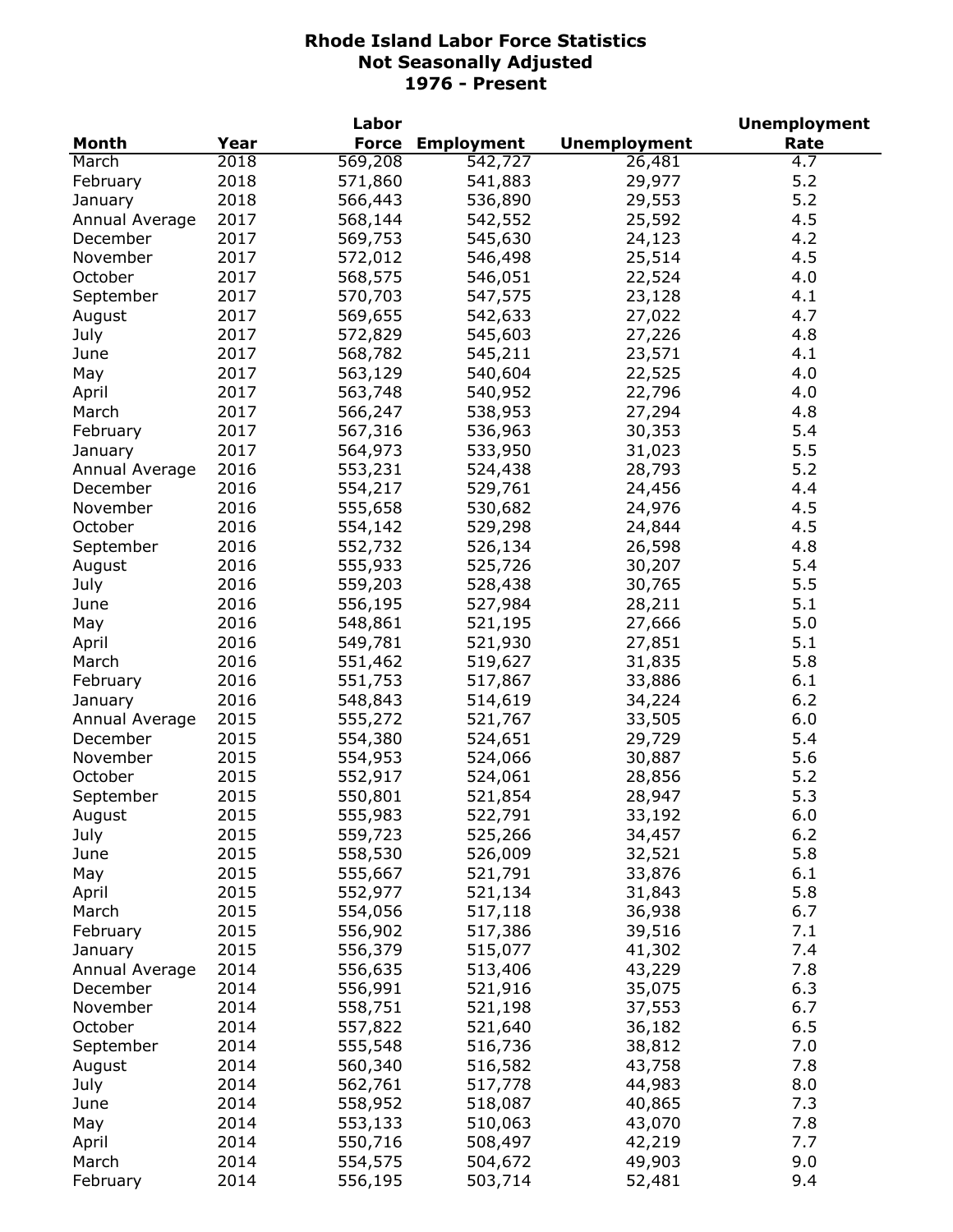|                |      | Labor        |                   |                     | <b>Unemployment</b> |
|----------------|------|--------------|-------------------|---------------------|---------------------|
| <b>Month</b>   | Year | <b>Force</b> | <b>Employment</b> | <b>Unemployment</b> | Rate                |
| January        | 2014 | 553,829      | 499,988           | 53,841              | 9.7                 |
| Annual Average | 2013 | 558,747      | 505,776           | 52,971              | 9.5                 |
| December       | 2013 | 556,599      | 507,931           | 48,668              | 8.7                 |
| November       | 2013 | 559,960      | 509,703           | 50,257              | 9.0                 |
| October        | 2013 | 557,781      | 507,273           | 50,508              | 9.1                 |
| September      | 2013 | 558,365      | 507,251           | 51,114              | 9.2                 |
| August         | 2013 | 560,815      | 506,295           | 54,520              | 9.7                 |
| July           | 2013 | 564,974      | 509,506           | 55,468              | 9.8                 |
| June           | 2013 | 562,789      | 510,204           | 52,585              | 9.3                 |
| May            | 2013 | 555,519      | 503,713           | 51,806              | 9.3                 |
| April          | 2013 | 553,628      | 503,547           | 50,081              | 9.0                 |
| March          | 2013 | 554,241      | 500,558           | 53,683              | 9.7                 |
| February       | 2013 | 559,543      | 502,660           | 56,883              | 10.2                |
| January        | 2013 | 560,746      | 500,668           | 60,078              | 10.7                |
| Annual Average | 2012 | 560,204      | 502,897           | 57,307              | 10.2                |
| December       | 2012 | 564,688      | 511,884           | 52,804              | 9.4                 |
| November       | 2012 | 564,229      | 511,301           | 52,928              | 9.4                 |
| October        | 2012 | 566,559      | 513,427           | 53,132              | 9.4                 |
|                | 2012 | 562,541      | 509,347           | 53,194              | 9.5                 |
| September      | 2012 |              |                   |                     | 10.3                |
| August         | 2012 | 563,808      | 505,757           | 58,051              | 10.7                |
| July           | 2012 | 566,359      | 505,653           | 60,706              |                     |
| June           |      | 562,483      | 505,420           | 57,063              | 10.1                |
| May            | 2012 | 556,043      | 499,766           | 56,277              | 10.1                |
| April          | 2012 | 551,358      | 496,318           | 55,040              | 10.0                |
| March          | 2012 | 553,333      | 493,218           | 60,115              | 10.9                |
| February       | 2012 | 556,002      | 492,299           | 63,703              | 11.5                |
| January        | 2012 | 555,051      | 490,376           | 64,675              | 11.7                |
| Annual Average | 2011 | 562,061      | 500,109           | 61,952              | 11.0                |
| December       | 2011 | 560,958      | 501,368           | 59,590              | 10.6                |
| November       | 2011 | 562,785      | 503,195           | 59,590              | 10.6                |
| October        | 2011 | 561,953      | 502,563           | 59,390              | 10.6                |
| September      | 2011 | 559,892      | 500,101           | 59,791              | 10.7                |
| August         | 2011 | 563,491      | 501,122           | 62,369              | 11.1                |
| July           | 2011 | 565,419      | 501,731           | 63,688              | 11.3                |
| June           | 2011 | 564,322      | 504,011           | 60,311              | 10.7                |
| May            | 2011 | 558,782      | 499,014           | 59,768              | 10.7                |
| April          | 2011 | 558,810      | 499,655           | 59,155              | 10.6                |
| March          | 2011 | 560,844      | 496,703           | 64,141              | 11.4                |
| February       | 2011 | 562,497      | 495,699           | 66,798              | 11.9                |
| January        | 2011 | 564,977      | 496,141           | 68,836              | 12.2                |
| Annual Average | 2010 | 571,505      | 504,957           | 66,548              | 11.6                |
| December       | 2010 | 569,641      | 506,455           | 63,186              | 11.1                |
| November       | 2010 | 572,039      | 507,049           | 64,990              | 11.4                |
| October        | 2010 | 569,640      | 507,647           | 61,993              | 10.9                |
| September      | 2010 | 570,796      | 508,439           | 62,357              | 10.9                |
| August         | 2010 | 577,150      | 510,207           | 66,943              | 11.6                |
| July           | 2010 | 578,469      | 510,950           | 67,519              | 11.7                |
| June           | 2010 | 573,794      | 509,897           | 63,897              | 11.1                |
| May            | 2010 | 569,024      | 503,845           | 65,179              | 11.5                |
| April          | 2010 | 570,507      | 503,948           | 66,559              | 11.7                |
| March          | 2010 | 568,908      | 498,479           | 70,429              | 12.4                |
| February       | 2010 | 569,142      | 496,867           | 72,275              | 12.7                |
| January        | 2010 | 568,953      | 495,706           | 73,247              | 12.9                |
| Annual Average | 2009 | 571,203      | 505,930           | 65,273              | 11.4                |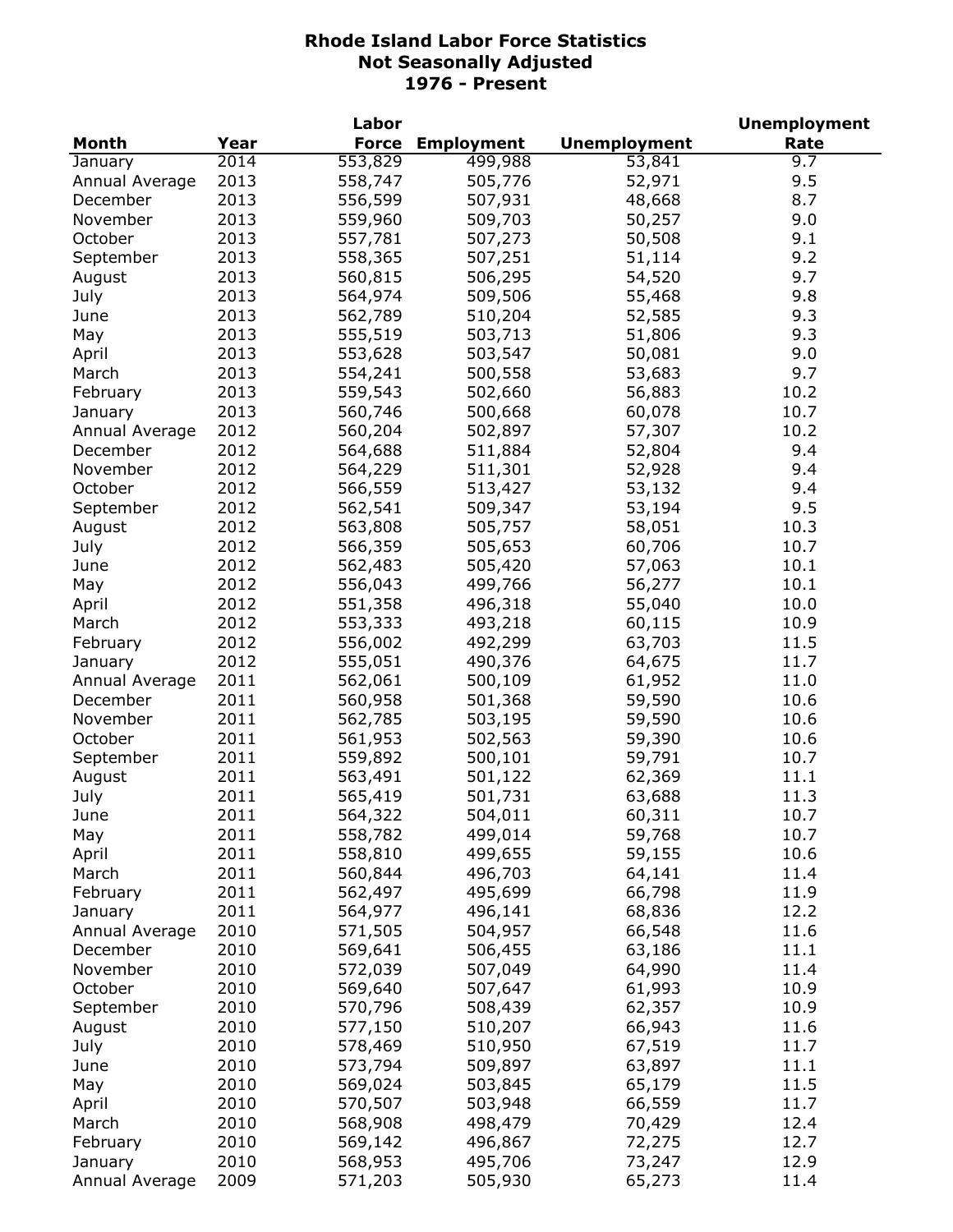|                |      | Labor        |                   |                     | <b>Unemployment</b> |
|----------------|------|--------------|-------------------|---------------------|---------------------|
| Month          | Year | <b>Force</b> | <b>Employment</b> | <b>Unemployment</b> | Rate                |
| December       | 2009 | 569,150      | 503,845           | 65,305              | 11.5                |
| November       | 2009 | 571,946      | 507,996           | 63,950              | 11.2                |
| October        | 2009 | 568,918      | 505,581           | 63,337              | 11.1                |
| September      | 2009 | 568,907      | 505,214           | 63,693              | 11.2                |
| August         | 2009 | 575,899      | 509,578           | 66,321              | 11.5                |
| July           | 2009 | 580,308      | 512,287           | 68,021              | 11.7                |
| June           | 2009 | 576,501      | 510,799           | 65,702              | 11.4                |
| May            | 2009 | 568,448      | 503,197           | 65,251              | 11.5                |
| April          | 2009 | 568,816      | 504,283           | 64,533              | 11.3                |
| March          | 2009 | 568,724      | 502,056           | 66,668              | 11.7                |
| February       | 2009 | 569,634      | 503,057           | 66,577              | 11.7                |
| January        | 2009 | 567,188      | 503,266           | 63,922              | 11.3                |
| Annual Average | 2008 | 568,229      | 525,187           | 43,042              | 7.6                 |
| December       | 2008 | 569,562      | 516,453           | 53,109              | 9.3                 |
| November       | 2008 | 570,034      | 521,841           | 48,193              | 8.5                 |
| October        | 2008 | 568,189      | 522,429           | 45,760              | 8.1                 |
| September      | 2008 | 567,437      | 523,251           | 44,186              | 7.8                 |
|                | 2008 | 572,158      | 525,098           | 47,060              | 8.2                 |
| August         | 2008 |              | 530,099           |                     | 7.9                 |
| July           |      | 575,637      |                   | 45,538              |                     |
| June           | 2008 | 571,388      | 530,820           | 40,568              | 7.1                 |
| May            | 2008 | 563,910      | 524,713           | 39,197              | 7.0                 |
| April          | 2008 | 563,050      | 528,015           | 35,035              | 6.2                 |
| March          | 2008 | 564,197      | 525,701           | 38,496              | 6.8                 |
| February       | 2008 | 564,530      | 525,545           | 38,985              | 6.9                 |
| January        | 2008 | 568,660      | 528,279           | 40,381              | 7.1                 |
| Annual Average | 2007 | 571,086      | 541,956           | 29,130              | 5.1                 |
| December       | 2007 | 572,638      | 540,018           | 32,620              | 5.7                 |
| November       | 2007 | 574,055      | 544,511           | 29,544              | 5.1                 |
| October        | 2007 | 571,201      | 543,359           | 27,842              | 4.9                 |
| September      | 2007 | 571,063      | 543,516           | 27,547              | 4.8                 |
| August         | 2007 | 572,147      | 542,319           | 29,828              | 5.2                 |
| July           | 2007 | 577,268      | 546,178           | 31,090              | 5.4                 |
| June           | 2007 | 574,097      | 547,259           | 26,838              | 4.7                 |
| May            | 2007 | 566,962      | 540,605           | 26,357              | 4.6                 |
| April          | 2007 | 565,883      | 539,279           | 26,604              | 4.7                 |
| March          | 2007 | 567,345      | 539,440           | 27,905              | 4.9                 |
| February       | 2007 | 569,157      | 538,455           | 30,702              | 5.4                 |
| January        | 2007 | 571,211      | 538,530           | 32,681              | 5.7                 |
| Annual Average | 2006 | 571,586      | 541,675           | 29,911              | 5.2                 |
| December       | 2006 | 575,058      | 548,736           | 26,322              | 4.6                 |
| November       | 2006 | 575,950      | 549,118           | 26,832              | 4.7                 |
| October        | 2006 | 573,036      | 547,986           | 25,050              | 4.4                 |
| September      | 2006 | 571,704      | 545,229           | 26,475              | 4.6                 |
| August         | 2006 | 576,011      | 545,049           | 30,962              | 5.4                 |
| July           | 2006 | 578,780      | 546,233           | 32,547              | 5.6                 |
| June           | 2006 | 575,504      | 545,521           | 29,983              | 5.2                 |
| May            | 2006 | 567,553      | 538,108           | 29,445              | 5.2                 |
| April          | 2006 | 566,513      | 536,742           | 29,771              | 5.3                 |
| March          | 2006 | 565,664      | 533,424           | 32,240              | 5.7                 |
| February       | 2006 | 566,719      | 532,076           | 34,643              | 6.1                 |
| January        | 2006 | 566,537      | 531,872           | 34,665              | 6.1                 |
| Annual Average | 2005 | 563,439      | 534,535           | 28,904              | 5.1                 |
| December       | 2005 | 570,479      | 541,729           | 28,750              | 5.0                 |
| November       | 2005 | 571,537      | 543,266           | 28,271              | 4.9                 |
|                |      |              |                   |                     |                     |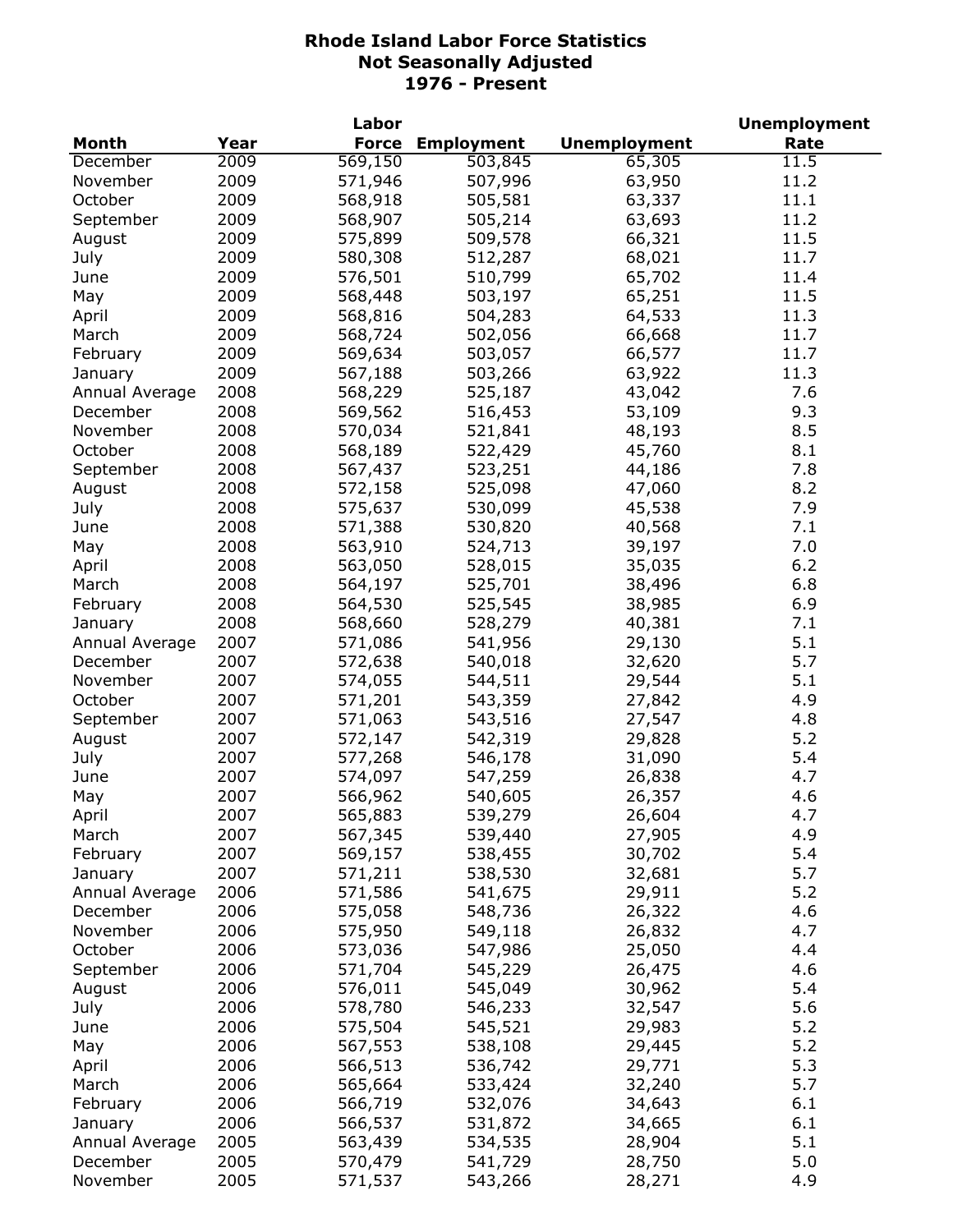|                |              | Labor              |                    |                     | <b>Unemployment</b> |
|----------------|--------------|--------------------|--------------------|---------------------|---------------------|
| Month          | Year         | <b>Force</b>       | <b>Employment</b>  | <b>Unemployment</b> | Rate                |
| October        | 2005         | 568,906            | 541,508            | 27,398              | $\overline{4.8}$    |
| September      | 2005         | 567,953            | 539,343            | 28,610              | 5.0                 |
| August         | 2005         | 571,037            | 541,126            | 29,911              | 5.2                 |
| July           | 2005         | 571,524            | 540,661            | 30,863              | 5.4                 |
| June           | 2005         | 565,774            | 537,780            | 27,994              | 4.9                 |
| May            | 2005         | 556,990            | 531,205            | 25,785              | 4.6                 |
| April          | 2005         | 555,125            | 528,928            | 26,197              | 4.7                 |
| March          | 2005         | 554,595            | 524,583            | 30,012              | 5.4                 |
| February       | 2005         | 554,198            | 522,730            | 31,468              | 5.7                 |
| January        | 2005         | 553,152            | 521,558            | 31,594              | 5.7                 |
| Annual Average | 2004         | 555,679            | 526,489            | 29,190              | 5.3                 |
| December       | 2004         | 555,304            | 530,697            | 24,607              | 4.4                 |
| November       | 2004         | 556,609            | 532,792            | 23,817              | 4.3                 |
| October        | 2004         | 553,419            | 530,550            | 22,869              | 4.1                 |
| September      | 2004         | 552,100            | 528,319            | 23,781              | 4.3                 |
| August         | 2004         | 557,971            | 529,734            | 28,237              | 5.1                 |
| July           | 2004         | 562,990            | 531,852            | 31,138              | 5.5                 |
| June           | 2004         | 559,009            | 528,915            | 30,094              | 5.4                 |
| May            | 2004         | 551,686            | 522,285            | 29,401              | 5.3                 |
| April          | 2004         | 552,688            | 521,709            | 30,979              | 5.6                 |
| March          | 2004         | 553,918            | 519,194            | 34,724              | 6.3                 |
| February       | 2004         | 554,424            | 520,257            | 34,167              | 6.2                 |
| January        | 2004         | 558,033            | 521,568            | 36,465              | 6.5                 |
| Annual Average | 2003         | 560,785            | 529,583            | 31,202              | 5.6                 |
| December       | 2003         |                    | 531,531            | 27,908              | 5.0                 |
|                | 2003         | 559,439            |                    |                     |                     |
| November       |              | 561,395            | 533,179            | 28,216              | 5.0                 |
| October        | 2003         | 558,007            | 531,343            | 26,664              | 4.8                 |
| September      | 2003         | 557,161            | 530,105            | 27,056              | 4.9                 |
| August         | 2003<br>2003 | 562,304            | 531,355<br>533,437 | 30,949              | 5.5<br>5.8          |
| July<br>June   | 2003         | 566,101<br>566,596 | 534,254            | 32,664<br>32,342    | 5.7                 |
|                | 2003         |                    |                    |                     | 5.4                 |
| May            | 2003         | 557,711            | 527,362            | 30,349              | 5.5                 |
| April          |              | 558,643            | 528,143            | 30,500              |                     |
| March          | 2003         | 559,923            | 525,559            | 34,364              | 6.1                 |
| February       | 2003         | 561,533            | 525,726            | 35,807              | 6.4                 |
| January        | 2003         | 560,607            | 522,997            | 37,610              | 6.7                 |
| Annual Average | 2002         | 550,244            | 522,201            | 28,043              | 5.1                 |
| December       | 2002         | 558,832            | 529,191            | 29,641              | 5.3                 |
| November       | 2002         | 559,248            | 530,370            | 28,878              | 5.2                 |
| October        | 2002         | 556,089            | 528,461            | 27,628              | 5.0                 |
| September      | 2002         | 554,680            | 527,526            | 27,154              | 4.9                 |
| August         | 2002         | 555,821            | 526,439            | 29,382              | 5.3                 |
| July           | 2002         | 555,249            | 526,790            | 28,459              | 5.1                 |
| June           | 2002         | 550,008            | 524,610            | 25,398              | 4.6                 |
| May            | 2002         | 543,053            | 517,836            | 25,217              | 4.6                 |
| April          | 2002         | 541,353            | 515,728            | 25,625              | 4.7                 |
| March          | 2002         | 542,798            | 514,929            | 27,869              | 5.1                 |
| February       | 2002         | 544,329            | 515,317            | 29,012              | 5.3                 |
| January        | 2002         | 541,469            | 509,215            | 32,254              | 6.0                 |
| Annual Average | 2001         | 541,661            | 517,532            | 24,129              | 4.5                 |
| December       | 2001         | 544,241            | 520,552            | 23,689              | 4.4                 |
| November       | 2001         | 543,695            | 520,684            | 23,011              | 4.2                 |
| October        | 2001         | 542,263            | 519,945            | 22,318              | 4.1                 |
| September      | 2001         | 541,110            | 520,068            | 21,042              | 3.9                 |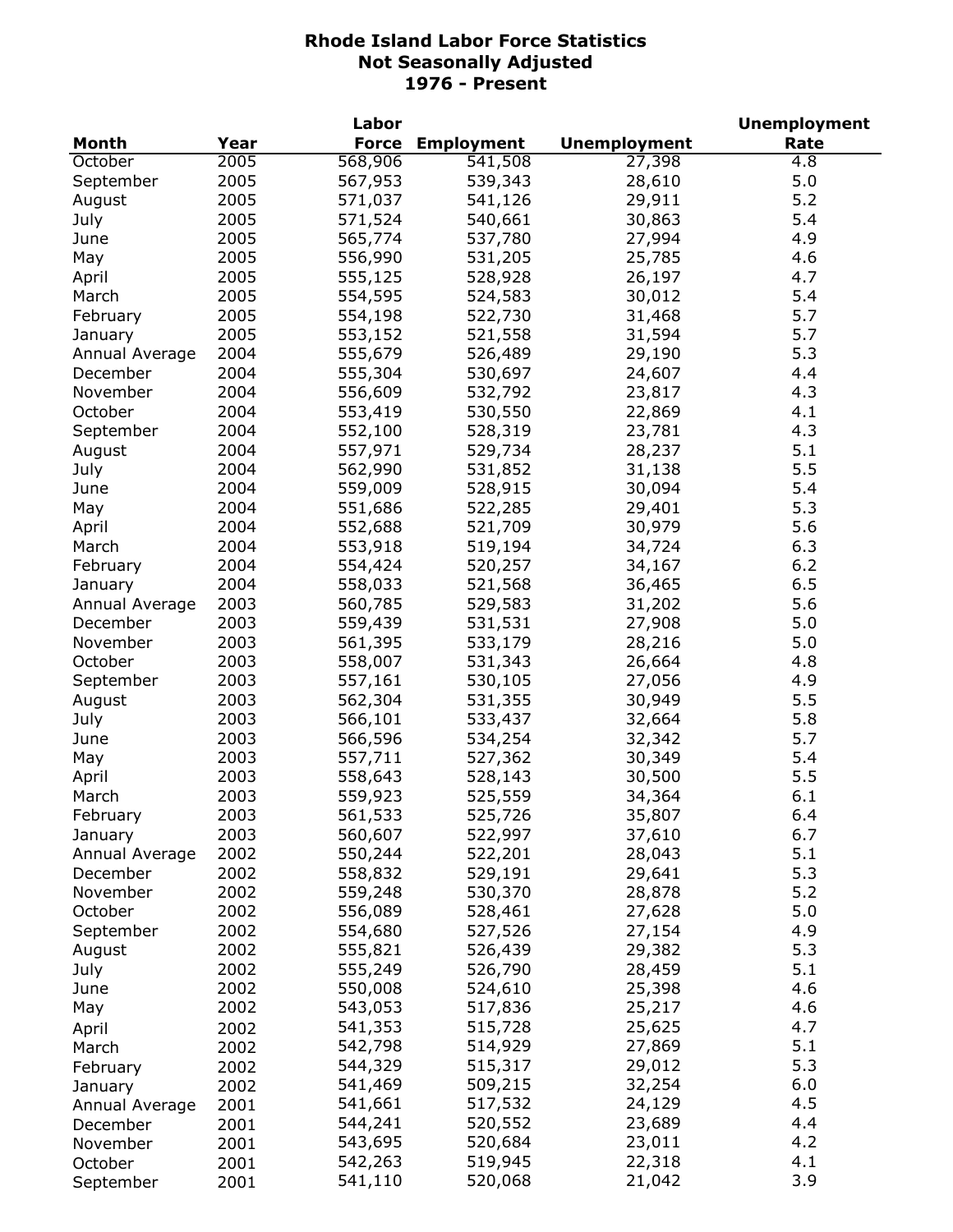|                |      | Labor        |                   |                     | <b>Unemployment</b> |
|----------------|------|--------------|-------------------|---------------------|---------------------|
| Month          | Year | <b>Force</b> | <b>Employment</b> | <b>Unemployment</b> | Rate                |
| August         | 2001 | 541,850      | 517,566           | 24,284              | 4.5                 |
| July           | 2001 | 546,966      | 521,050           | 25,916              | 4.7                 |
| June           | 2001 | 544,042      | 519,731           | 24,311              | 4.5                 |
| May            | 2001 | 536,199      | 513,559           | 22,640              | 4.2                 |
| April          | 2001 | 537,507      | 514,685           | 22,822              | 4.2                 |
| March          | 2001 | 540,794      | 514,219           | 26,575              | 4.9                 |
| February       | 2001 | 540,160      | 514,263           | 25,897              | 4.8                 |
| January        | 2001 | 541,104      | 514,057           | 27,047              | 5.0                 |
| Annual Average | 2000 | 542,514      | 520,813           | 21,701              | 4.0                 |
| December       | 2000 | 542,839      | 524,852           | 17,987              | 3.3                 |
| November       | 2000 | 542,876      | 524,367           | 18,509              | 3.4                 |
| October        | 2000 | 540,188      | 522,380           | 17,808              | 3.3                 |
| September      | 2000 | 539,391      | 520,755           | 18,636              | 3.5                 |
|                |      | 545,184      | 522,296           | 22,888              | 4.2                 |
| August         | 2000 | 546,228      | 523,370           | 22,858              | 4.2                 |
| July           | 2000 |              |                   |                     | 3.8                 |
| June           | 2000 | 545,617      | 524,723           | 20,894              |                     |
| May            | 2000 | 540,030      | 518,815           | 21,215              | 3.9                 |
| April          | 2000 | 540,689      | 521,097           | 19,592              | 3.6                 |
| March          | 2000 | 540,830      | 516,832           | 23,998              | 4.4                 |
| February       | 2000 | 542,306      | 515,104           | 27,202              | 5.0                 |
| January        | 2000 | 543,991      | 515,166           | 28,825              | 5.3                 |
| Annual Average | 1999 | 539,926      | 517,211           | 22,715              | 4.2                 |
| December       | 1999 | 546,689      | 525,824           | 20,865              | 3.8                 |
| November       | 1999 | 546,881      | 525,367           | 21,514              | 3.9                 |
| October        | 1999 | 543,461      | 521,350           | 22,111              | 4.1                 |
| September      | 1999 | 541,423      | 519,068           | 22,355              | 4.1                 |
| August         | 1999 | 544,980      | 521,526           | 23,454              | 4.3                 |
| July           | 1999 | 546,258      | 521,973           | 24,285              | 4.4                 |
| June           | 1999 | 541,662      | 520,181           | 21,481              | 4.0                 |
| May            | 1999 | 534,558      | 514,384           | 20,174              | 3.8                 |
| April          | 1999 | 532,119      | 512,466           | 19,653              | 3.7                 |
| March          | 1999 | 532,378      | 510,312           | 22,066              | 4.1                 |
| February       | 1999 | 532,824      | 507,463           | 25,361              | 4.8                 |
| January        | 1999 | 535,878      | 506,622           | 29,256              | 5.5                 |
| Annual Average | 1998 | 532,183      | 507,973           | 24,210              | 4.5                 |
| December       | 1998 | 537,507      | 518,319           | 19,188              | 3.6                 |
| November       | 1998 | 538,508      | 518,113           | 20,395              | 3.8                 |
| October        | 1998 | 535,322      | 512,915           | 22,407              | 4.2                 |
| September      | 1998 | 534,126      | 511,463           | 22,663              | 4.2                 |
| August         | 1998 | 535,585      | 512,119           | 23,466              | 4.4                 |
|                | 1998 | 536,265      | 512,657           | 23,608              | 4.4                 |
| July           |      | 532,560      | 510,595           | 21,965              | 4.1                 |
| June           | 1998 | 525,988      | 503,642           | 22,346              | 4.2                 |
| May            | 1998 |              |                   |                     |                     |
| April          | 1998 | 524,454      | 501,138           | 23,316              | 4.4                 |
| March          | 1998 | 528,085      | 498,730           | 29,355              | 5.6                 |
| February       | 1998 | 527,830      | 498,075           | 29,755              | 5.6                 |
| January        | 1998 | 529,966      | 497,911           | 32,055              | 6.0                 |
| Annual Average | 1997 | 531,429      | 503,143           | 28,286              | 5.3                 |
| December       | 1997 | 533,041      | 508,996           | 24,045              | 4.5                 |
| November       | 1997 | 535,296      | 511,571           | 23,725              | 4.4                 |
| October        | 1997 | 534,332      | 509,100           | 25,232              | 4.7                 |
| September      | 1997 | 536,379      | 510,014           | 26,365              | 4.9                 |
| August         | 1997 | 539,417      | 511,879           | 27,538              | 5.1                 |
| July           | 1997 | 540,214      | 511,361           | 28,853              | 5.3                 |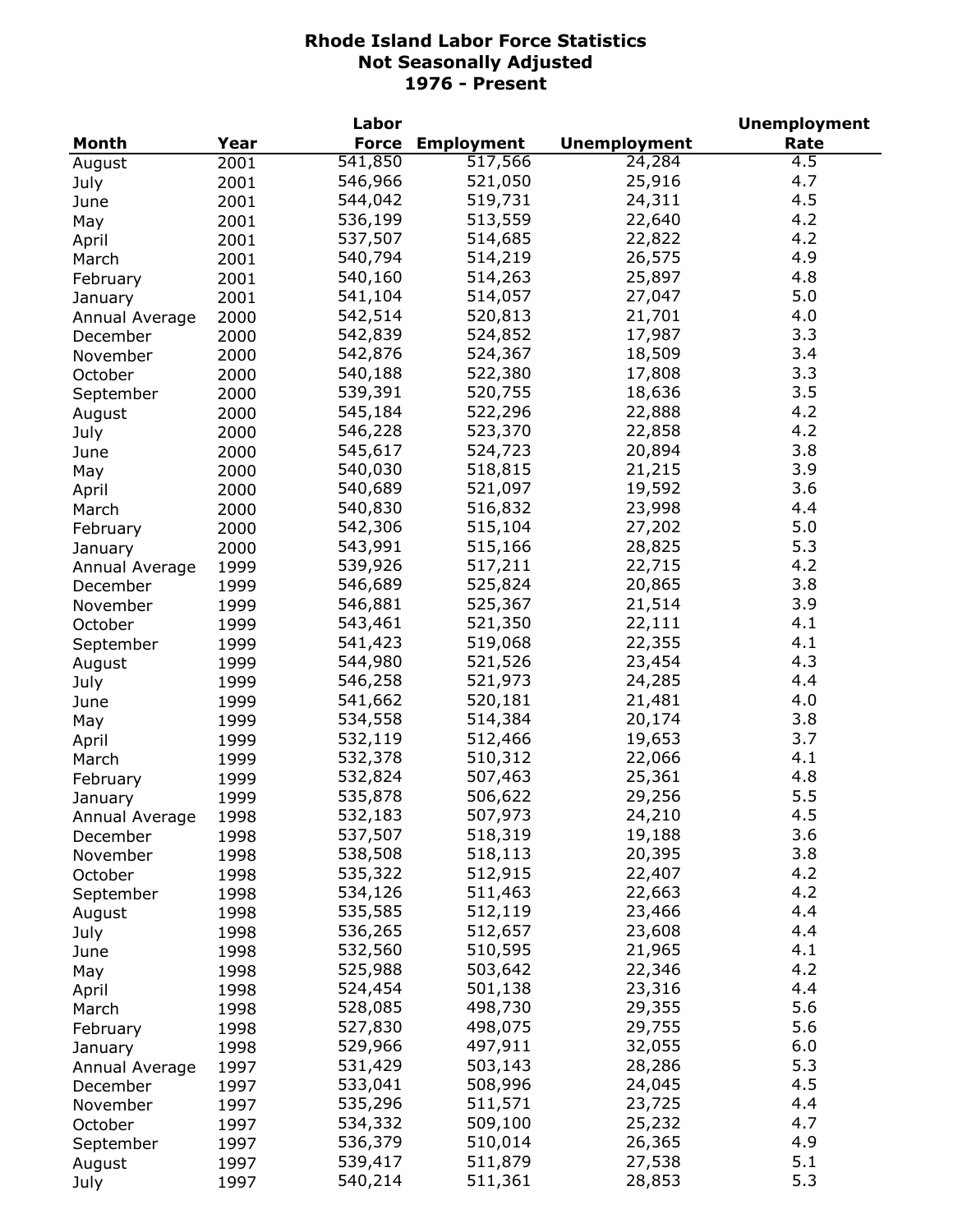|                |      | Labor        |                   |                     | <b>Unemployment</b> |
|----------------|------|--------------|-------------------|---------------------|---------------------|
| Month          | Year | <b>Force</b> | <b>Employment</b> | <b>Unemployment</b> | Rate                |
| June           | 1997 | 535,578      | 507,278           | 28,300              | $\overline{5.3}$    |
| May            | 1997 | 527,437      | 499,700           | 27,737              | 5.3                 |
| April          | 1997 | 524,839      | 497,260           | 27,579              | 5.3                 |
| March          | 1997 | 524,857      | 492,988           | 31,869              | 6.1                 |
| February       | 1997 | 522,248      | 489,354           | 32,894              | 6.3                 |
| January        | 1997 | 523,509      | 488,214           | 35,295              | 6.7                 |
| Annual Average | 1996 | 518,585      | 491,480           | 27,105              | 5.2                 |
| December       | 1996 | 525,368      | 499,314           | 26,054              | 5.0                 |
| November       | 1996 | 526,549      | 500,813           | 25,736              | 4.9                 |
| October        | 1996 | 524,216      | 499,857           | 24,359              | 4.6                 |
| September      | 1996 | 521,666      | 497,102           | 24,564              | 4.7                 |
| August         | 1996 | 523,239      | 498,223           | 25,016              | 4.8                 |
| July           | 1996 | 524,137      | 497,606           | 26,531              | 5.1                 |
| June           | 1996 | 520,488      | 496,509           | 23,979              | 4.6                 |
| May            | 1996 | 512,933      | 488,338           | 24,595              | 4.8                 |
|                | 1996 | 509,738      | 484,194           | 25,544              | 5.0                 |
| April          | 1996 | 511,764      | 481,565           | 30,199              | 5.9                 |
| March          |      |              | 478,770           | 32,968              | 6.4                 |
| February       | 1996 | 511,738      |                   |                     | 7.0                 |
| January        | 1996 | 511,188      | 475,472           | 35,716              |                     |
| Annual Average | 1995 | 511,821      | 479,387           | 32,434              | 6.3                 |
| December       | 1995 | 512,964      | 486,166           | 26,798              | 5.2                 |
| November       | 1995 | 514,488      | 487,585           | 26,903              | 5.2                 |
| October        | 1995 | 513,293      | 484,917           | 28,376              | 5.5                 |
| September      | 1995 | 512,883      | 482,423           | 30,460              | 5.9                 |
| August         | 1995 | 516,666      | 484,509           | 32,157              | 6.2                 |
| July           | 1995 | 518,213      | 483,547           | 34,666              | 6.7                 |
| June           | 1995 | 513,586      | 480,898           | 32,688              | 6.4                 |
| May            | 1995 | 505,569      | 473,414           | 32,155              | 6.4                 |
| April          | 1995 | 506,067      | 473,169           | 32,898              | 6.5                 |
| March          | 1995 | 507,094      | 471,751           | 35,343              | 7.0                 |
| February       | 1995 | 509,655      | 472,508           | 37,147              | 7.3                 |
| January        | 1995 | 511,381      | 471,759           | 39,622              | 7.7                 |
| Annual Average | 1994 | 514,760      | 480,597           | 34,163              | 6.6                 |
| December       | 1994 | 510,777      | 483,036           | 27,741              | 5.4                 |
| November       | 1994 | 514,661      | 485,350           | 29,311              | 5.7                 |
| October        | 1994 | 514,169      | 483,188           | 30,981              | 6.0                 |
| September      | 1994 | 512,794      | 481,354           | 31,440              | 6.1                 |
| August         | 1994 | 519,268      | 485,659           | 33,609              | 6.5                 |
| July           | 1994 | 519,402      | 485,093           | 34,309              | 6.6                 |
| June           | 1994 | 517,522      | 485,284           | 32,238              | $6.2$               |
| May            | 1994 | 510,181      | 478,868           | 31,313              | 6.1                 |
| April          | 1994 | 508,227      | 475,208           | 33,019              | 6.5                 |
| March          | 1994 | 513,016      | 473,466           | 39,550              | 7.7                 |
| February       | 1994 | 517,292      | 475,953           | 41,339              | 8.0                 |
| January        | 1994 | 519,818      | 474,708           | 45,110              | 8.7                 |
| Annual Average | 1993 | 523,220      | 483,861           | 39,359              | 7.5                 |
| December       | 1993 | 520,038      | 485,484           | 34,554              | 6.6                 |
| November       | 1993 | 521,950      | 486,924           | 35,026              | 6.7                 |
| October        | 1993 | 522,030      | 485,377           | 36,653              | 7.0                 |
| September      | 1993 | 521,017      | 485,689           | 35,328              | 6.8                 |
|                | 1993 | 527,753      | 491,666           | 36,087              | 6.8                 |
| August         | 1993 | 529,351      | 492,312           | 37,039              | 7.0                 |
| July           |      | 529,133      | 490,513           | 38,620              | 7.3                 |
| June           | 1993 | 521,595      | 482,800           | 38,795              | 7.4                 |
| May            | 1993 |              |                   |                     |                     |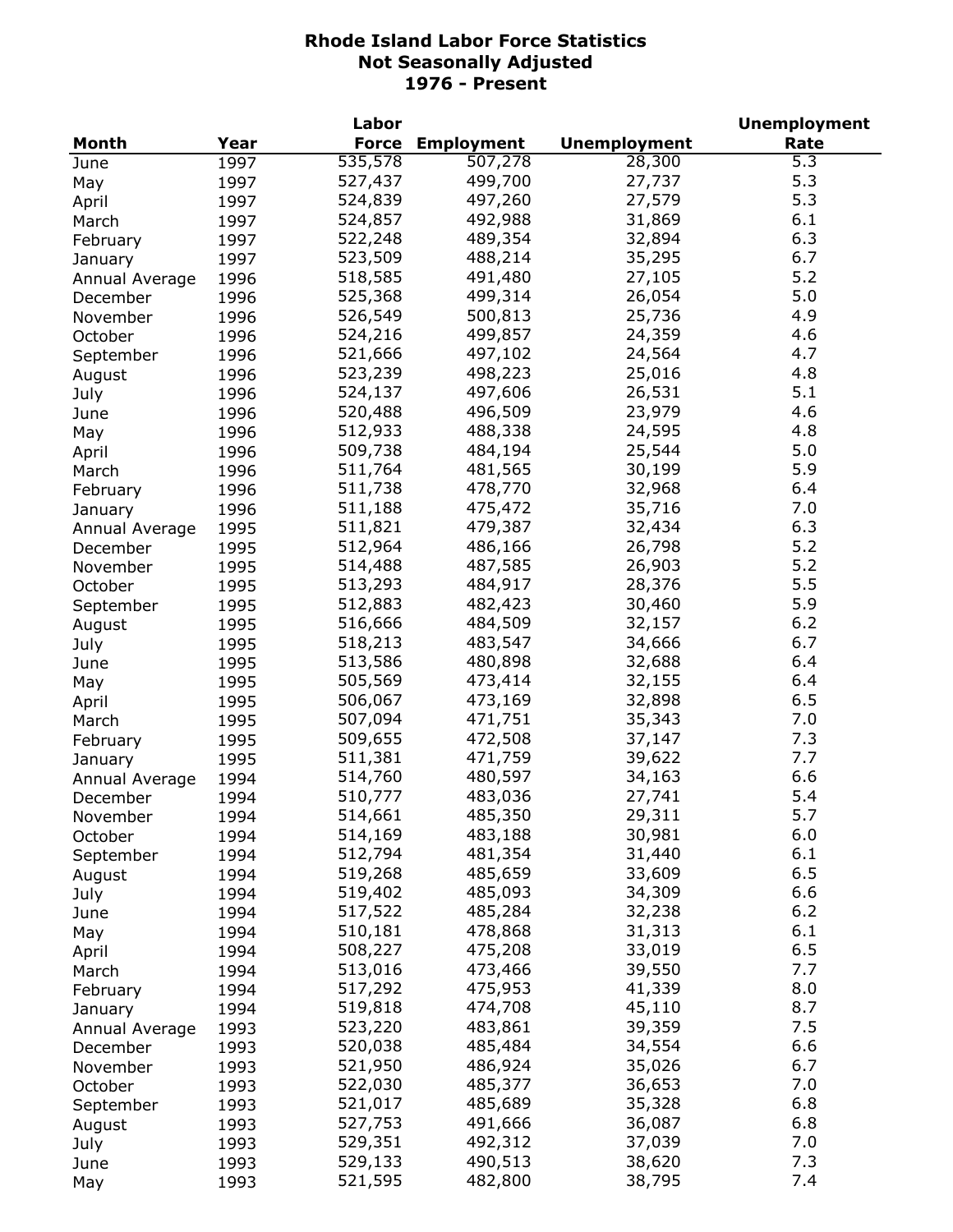| <b>Unemployment</b><br>Rate<br>Month<br>Year<br><b>Force</b><br><b>Employment</b><br>518,596<br>477,558<br>7.9<br>41,038<br>1993<br>April<br>43,782<br>8.4<br>519,741<br>475,959<br>1993<br>March<br>8.9<br>522,462<br>476,028<br>46,434<br>1993<br>February<br>524,974<br>48,954<br>9.3<br>476,020<br>1993<br>January<br>530,333<br>482,610<br>47,723<br>9.0<br>1992<br>Annual Average<br>7.9<br>529,809<br>487,984<br>41,825<br>1992<br>December<br>8.0<br>531,460<br>488,761<br>42,699<br>1992<br>November<br>8.1<br>528,123<br>485,321<br>42,802<br>October<br>1992<br>45,931<br>8.7<br>530,926<br>484,995<br>1992<br>September<br>47,024<br>536,894<br>489,870<br>8.8<br>1992<br>August<br>490,760<br>48,283<br>539,043<br>9.0<br>1992<br>July<br>487,575<br>49,061<br>9.1<br>536,636<br>1992<br>June<br>479,332<br>47,202<br>9.0<br>526,534<br>1992<br>May<br>477,944<br>9.0<br>525,124<br>47,180<br>1992<br>April<br>9.9<br>525,876<br>473,627<br>52,249<br>1992<br>March<br>54,336<br>10.3<br>526,760<br>472,424<br>1992<br>February<br>526,818<br>472,729<br>54,089<br>10.3<br>1992<br>January<br>525,354<br>481,114<br>44,240<br>8.4<br>1991<br>Annual Average<br>527,111<br>482,453<br>44,658<br>8.5<br>1991<br>December<br>526,938<br>483,575<br>43,363<br>8.2<br>1991<br>November<br>8.3<br>525,696<br>481,915<br>43,781<br>October<br>1991<br>8.3<br>525,539<br>481,857<br>43,682<br>1991<br>September<br>8.2<br>527,009<br>483,614<br>43,395<br>1991<br>August<br>8.2<br>528,824<br>485,647<br>43,177<br>1991<br>July<br>8.1<br>528,312<br>485,643<br>42,669<br>1991<br>June<br>521,398<br>42,951<br>8.2<br>478,447<br>1991<br>May<br>42,450<br>8.1<br>521,444<br>478,994<br>1991<br>April<br>475,982<br>47,441<br>9.1<br>523,423<br>1991<br>March<br>524,928<br>477,040<br>47,888<br>9.1<br>1991<br>February<br>8.7<br>523,632<br>478,202<br>45,430<br>1991<br>January<br>6.2<br>523,343<br>490,779<br>32,564<br>1990<br>Annual Average<br>6.8<br>524,318<br>488,909<br>35,409<br>1990<br>December<br>6.6<br>489,729<br>524,310<br>34,581<br>1990<br>November<br>6.2<br>491,987<br>524,491<br>32,504<br>October<br>1990<br>September<br>1990<br>524,427<br>492,165<br>32,262<br>6.2<br>6.1<br>495,751<br>527,831<br>32,080<br>1990<br>August<br>6.3<br>529,460<br>496,077<br>33,383<br>1990<br>July<br>5.8<br>528,392<br>497,851<br>30,541<br>1990<br>June<br>30,652<br>5.9<br>521,234<br>490,582<br>1990<br>May<br>6.0<br>519,355<br>488,066<br>31,289<br>1990<br>April<br>5.7<br>514,310<br>29,122<br>485,188<br>1990<br>March<br>34,381<br>519,678<br>485,297<br>6.6<br>1990<br>February<br>522,311<br>487,746<br>34,565<br>6.6<br>1990<br>January<br>518,819<br>20,204<br>3.9<br>498,615<br>1989<br>Annual Average<br>495,293<br>25,970<br>521,263<br>5.0<br>1989<br>December<br>523,387<br>24,000<br>4.6<br>499,387<br>1989<br>November<br>4.4<br>520,743<br>497,919<br>22,824<br>October<br>1989<br>4.1<br>519,337<br>498,004<br>21,333<br>1989<br>September<br>3.6<br>522,507<br>503,515<br>18,992<br>1989<br>August<br>522,984<br>3.5<br>504,846<br>18,138<br>1989<br>July<br>3.2<br>520,318<br>503,662<br>16,656<br>1989<br>June<br>512,631<br>15,629<br>3.0<br>497,002<br>1989<br>May |       |      | Labor   |         |        | <b>Unemployment</b> |
|-----------------------------------------------------------------------------------------------------------------------------------------------------------------------------------------------------------------------------------------------------------------------------------------------------------------------------------------------------------------------------------------------------------------------------------------------------------------------------------------------------------------------------------------------------------------------------------------------------------------------------------------------------------------------------------------------------------------------------------------------------------------------------------------------------------------------------------------------------------------------------------------------------------------------------------------------------------------------------------------------------------------------------------------------------------------------------------------------------------------------------------------------------------------------------------------------------------------------------------------------------------------------------------------------------------------------------------------------------------------------------------------------------------------------------------------------------------------------------------------------------------------------------------------------------------------------------------------------------------------------------------------------------------------------------------------------------------------------------------------------------------------------------------------------------------------------------------------------------------------------------------------------------------------------------------------------------------------------------------------------------------------------------------------------------------------------------------------------------------------------------------------------------------------------------------------------------------------------------------------------------------------------------------------------------------------------------------------------------------------------------------------------------------------------------------------------------------------------------------------------------------------------------------------------------------------------------------------------------------------------------------------------------------------------------------------------------------------------------------------------------------------------------------------------------------------------------------------------------------------------------------------------------------------------------------------------------------------------------------------------------------------------------------------------------------------------------------------------------------------------------------------------------------------------------------------------------------------|-------|------|---------|---------|--------|---------------------|
|                                                                                                                                                                                                                                                                                                                                                                                                                                                                                                                                                                                                                                                                                                                                                                                                                                                                                                                                                                                                                                                                                                                                                                                                                                                                                                                                                                                                                                                                                                                                                                                                                                                                                                                                                                                                                                                                                                                                                                                                                                                                                                                                                                                                                                                                                                                                                                                                                                                                                                                                                                                                                                                                                                                                                                                                                                                                                                                                                                                                                                                                                                                                                                                                                 |       |      |         |         |        |                     |
|                                                                                                                                                                                                                                                                                                                                                                                                                                                                                                                                                                                                                                                                                                                                                                                                                                                                                                                                                                                                                                                                                                                                                                                                                                                                                                                                                                                                                                                                                                                                                                                                                                                                                                                                                                                                                                                                                                                                                                                                                                                                                                                                                                                                                                                                                                                                                                                                                                                                                                                                                                                                                                                                                                                                                                                                                                                                                                                                                                                                                                                                                                                                                                                                                 |       |      |         |         |        |                     |
|                                                                                                                                                                                                                                                                                                                                                                                                                                                                                                                                                                                                                                                                                                                                                                                                                                                                                                                                                                                                                                                                                                                                                                                                                                                                                                                                                                                                                                                                                                                                                                                                                                                                                                                                                                                                                                                                                                                                                                                                                                                                                                                                                                                                                                                                                                                                                                                                                                                                                                                                                                                                                                                                                                                                                                                                                                                                                                                                                                                                                                                                                                                                                                                                                 |       |      |         |         |        |                     |
|                                                                                                                                                                                                                                                                                                                                                                                                                                                                                                                                                                                                                                                                                                                                                                                                                                                                                                                                                                                                                                                                                                                                                                                                                                                                                                                                                                                                                                                                                                                                                                                                                                                                                                                                                                                                                                                                                                                                                                                                                                                                                                                                                                                                                                                                                                                                                                                                                                                                                                                                                                                                                                                                                                                                                                                                                                                                                                                                                                                                                                                                                                                                                                                                                 |       |      |         |         |        |                     |
|                                                                                                                                                                                                                                                                                                                                                                                                                                                                                                                                                                                                                                                                                                                                                                                                                                                                                                                                                                                                                                                                                                                                                                                                                                                                                                                                                                                                                                                                                                                                                                                                                                                                                                                                                                                                                                                                                                                                                                                                                                                                                                                                                                                                                                                                                                                                                                                                                                                                                                                                                                                                                                                                                                                                                                                                                                                                                                                                                                                                                                                                                                                                                                                                                 |       |      |         |         |        |                     |
|                                                                                                                                                                                                                                                                                                                                                                                                                                                                                                                                                                                                                                                                                                                                                                                                                                                                                                                                                                                                                                                                                                                                                                                                                                                                                                                                                                                                                                                                                                                                                                                                                                                                                                                                                                                                                                                                                                                                                                                                                                                                                                                                                                                                                                                                                                                                                                                                                                                                                                                                                                                                                                                                                                                                                                                                                                                                                                                                                                                                                                                                                                                                                                                                                 |       |      |         |         |        |                     |
|                                                                                                                                                                                                                                                                                                                                                                                                                                                                                                                                                                                                                                                                                                                                                                                                                                                                                                                                                                                                                                                                                                                                                                                                                                                                                                                                                                                                                                                                                                                                                                                                                                                                                                                                                                                                                                                                                                                                                                                                                                                                                                                                                                                                                                                                                                                                                                                                                                                                                                                                                                                                                                                                                                                                                                                                                                                                                                                                                                                                                                                                                                                                                                                                                 |       |      |         |         |        |                     |
|                                                                                                                                                                                                                                                                                                                                                                                                                                                                                                                                                                                                                                                                                                                                                                                                                                                                                                                                                                                                                                                                                                                                                                                                                                                                                                                                                                                                                                                                                                                                                                                                                                                                                                                                                                                                                                                                                                                                                                                                                                                                                                                                                                                                                                                                                                                                                                                                                                                                                                                                                                                                                                                                                                                                                                                                                                                                                                                                                                                                                                                                                                                                                                                                                 |       |      |         |         |        |                     |
|                                                                                                                                                                                                                                                                                                                                                                                                                                                                                                                                                                                                                                                                                                                                                                                                                                                                                                                                                                                                                                                                                                                                                                                                                                                                                                                                                                                                                                                                                                                                                                                                                                                                                                                                                                                                                                                                                                                                                                                                                                                                                                                                                                                                                                                                                                                                                                                                                                                                                                                                                                                                                                                                                                                                                                                                                                                                                                                                                                                                                                                                                                                                                                                                                 |       |      |         |         |        |                     |
|                                                                                                                                                                                                                                                                                                                                                                                                                                                                                                                                                                                                                                                                                                                                                                                                                                                                                                                                                                                                                                                                                                                                                                                                                                                                                                                                                                                                                                                                                                                                                                                                                                                                                                                                                                                                                                                                                                                                                                                                                                                                                                                                                                                                                                                                                                                                                                                                                                                                                                                                                                                                                                                                                                                                                                                                                                                                                                                                                                                                                                                                                                                                                                                                                 |       |      |         |         |        |                     |
|                                                                                                                                                                                                                                                                                                                                                                                                                                                                                                                                                                                                                                                                                                                                                                                                                                                                                                                                                                                                                                                                                                                                                                                                                                                                                                                                                                                                                                                                                                                                                                                                                                                                                                                                                                                                                                                                                                                                                                                                                                                                                                                                                                                                                                                                                                                                                                                                                                                                                                                                                                                                                                                                                                                                                                                                                                                                                                                                                                                                                                                                                                                                                                                                                 |       |      |         |         |        |                     |
|                                                                                                                                                                                                                                                                                                                                                                                                                                                                                                                                                                                                                                                                                                                                                                                                                                                                                                                                                                                                                                                                                                                                                                                                                                                                                                                                                                                                                                                                                                                                                                                                                                                                                                                                                                                                                                                                                                                                                                                                                                                                                                                                                                                                                                                                                                                                                                                                                                                                                                                                                                                                                                                                                                                                                                                                                                                                                                                                                                                                                                                                                                                                                                                                                 |       |      |         |         |        |                     |
|                                                                                                                                                                                                                                                                                                                                                                                                                                                                                                                                                                                                                                                                                                                                                                                                                                                                                                                                                                                                                                                                                                                                                                                                                                                                                                                                                                                                                                                                                                                                                                                                                                                                                                                                                                                                                                                                                                                                                                                                                                                                                                                                                                                                                                                                                                                                                                                                                                                                                                                                                                                                                                                                                                                                                                                                                                                                                                                                                                                                                                                                                                                                                                                                                 |       |      |         |         |        |                     |
|                                                                                                                                                                                                                                                                                                                                                                                                                                                                                                                                                                                                                                                                                                                                                                                                                                                                                                                                                                                                                                                                                                                                                                                                                                                                                                                                                                                                                                                                                                                                                                                                                                                                                                                                                                                                                                                                                                                                                                                                                                                                                                                                                                                                                                                                                                                                                                                                                                                                                                                                                                                                                                                                                                                                                                                                                                                                                                                                                                                                                                                                                                                                                                                                                 |       |      |         |         |        |                     |
|                                                                                                                                                                                                                                                                                                                                                                                                                                                                                                                                                                                                                                                                                                                                                                                                                                                                                                                                                                                                                                                                                                                                                                                                                                                                                                                                                                                                                                                                                                                                                                                                                                                                                                                                                                                                                                                                                                                                                                                                                                                                                                                                                                                                                                                                                                                                                                                                                                                                                                                                                                                                                                                                                                                                                                                                                                                                                                                                                                                                                                                                                                                                                                                                                 |       |      |         |         |        |                     |
|                                                                                                                                                                                                                                                                                                                                                                                                                                                                                                                                                                                                                                                                                                                                                                                                                                                                                                                                                                                                                                                                                                                                                                                                                                                                                                                                                                                                                                                                                                                                                                                                                                                                                                                                                                                                                                                                                                                                                                                                                                                                                                                                                                                                                                                                                                                                                                                                                                                                                                                                                                                                                                                                                                                                                                                                                                                                                                                                                                                                                                                                                                                                                                                                                 |       |      |         |         |        |                     |
|                                                                                                                                                                                                                                                                                                                                                                                                                                                                                                                                                                                                                                                                                                                                                                                                                                                                                                                                                                                                                                                                                                                                                                                                                                                                                                                                                                                                                                                                                                                                                                                                                                                                                                                                                                                                                                                                                                                                                                                                                                                                                                                                                                                                                                                                                                                                                                                                                                                                                                                                                                                                                                                                                                                                                                                                                                                                                                                                                                                                                                                                                                                                                                                                                 |       |      |         |         |        |                     |
|                                                                                                                                                                                                                                                                                                                                                                                                                                                                                                                                                                                                                                                                                                                                                                                                                                                                                                                                                                                                                                                                                                                                                                                                                                                                                                                                                                                                                                                                                                                                                                                                                                                                                                                                                                                                                                                                                                                                                                                                                                                                                                                                                                                                                                                                                                                                                                                                                                                                                                                                                                                                                                                                                                                                                                                                                                                                                                                                                                                                                                                                                                                                                                                                                 |       |      |         |         |        |                     |
|                                                                                                                                                                                                                                                                                                                                                                                                                                                                                                                                                                                                                                                                                                                                                                                                                                                                                                                                                                                                                                                                                                                                                                                                                                                                                                                                                                                                                                                                                                                                                                                                                                                                                                                                                                                                                                                                                                                                                                                                                                                                                                                                                                                                                                                                                                                                                                                                                                                                                                                                                                                                                                                                                                                                                                                                                                                                                                                                                                                                                                                                                                                                                                                                                 |       |      |         |         |        |                     |
|                                                                                                                                                                                                                                                                                                                                                                                                                                                                                                                                                                                                                                                                                                                                                                                                                                                                                                                                                                                                                                                                                                                                                                                                                                                                                                                                                                                                                                                                                                                                                                                                                                                                                                                                                                                                                                                                                                                                                                                                                                                                                                                                                                                                                                                                                                                                                                                                                                                                                                                                                                                                                                                                                                                                                                                                                                                                                                                                                                                                                                                                                                                                                                                                                 |       |      |         |         |        |                     |
|                                                                                                                                                                                                                                                                                                                                                                                                                                                                                                                                                                                                                                                                                                                                                                                                                                                                                                                                                                                                                                                                                                                                                                                                                                                                                                                                                                                                                                                                                                                                                                                                                                                                                                                                                                                                                                                                                                                                                                                                                                                                                                                                                                                                                                                                                                                                                                                                                                                                                                                                                                                                                                                                                                                                                                                                                                                                                                                                                                                                                                                                                                                                                                                                                 |       |      |         |         |        |                     |
|                                                                                                                                                                                                                                                                                                                                                                                                                                                                                                                                                                                                                                                                                                                                                                                                                                                                                                                                                                                                                                                                                                                                                                                                                                                                                                                                                                                                                                                                                                                                                                                                                                                                                                                                                                                                                                                                                                                                                                                                                                                                                                                                                                                                                                                                                                                                                                                                                                                                                                                                                                                                                                                                                                                                                                                                                                                                                                                                                                                                                                                                                                                                                                                                                 |       |      |         |         |        |                     |
|                                                                                                                                                                                                                                                                                                                                                                                                                                                                                                                                                                                                                                                                                                                                                                                                                                                                                                                                                                                                                                                                                                                                                                                                                                                                                                                                                                                                                                                                                                                                                                                                                                                                                                                                                                                                                                                                                                                                                                                                                                                                                                                                                                                                                                                                                                                                                                                                                                                                                                                                                                                                                                                                                                                                                                                                                                                                                                                                                                                                                                                                                                                                                                                                                 |       |      |         |         |        |                     |
|                                                                                                                                                                                                                                                                                                                                                                                                                                                                                                                                                                                                                                                                                                                                                                                                                                                                                                                                                                                                                                                                                                                                                                                                                                                                                                                                                                                                                                                                                                                                                                                                                                                                                                                                                                                                                                                                                                                                                                                                                                                                                                                                                                                                                                                                                                                                                                                                                                                                                                                                                                                                                                                                                                                                                                                                                                                                                                                                                                                                                                                                                                                                                                                                                 |       |      |         |         |        |                     |
|                                                                                                                                                                                                                                                                                                                                                                                                                                                                                                                                                                                                                                                                                                                                                                                                                                                                                                                                                                                                                                                                                                                                                                                                                                                                                                                                                                                                                                                                                                                                                                                                                                                                                                                                                                                                                                                                                                                                                                                                                                                                                                                                                                                                                                                                                                                                                                                                                                                                                                                                                                                                                                                                                                                                                                                                                                                                                                                                                                                                                                                                                                                                                                                                                 |       |      |         |         |        |                     |
|                                                                                                                                                                                                                                                                                                                                                                                                                                                                                                                                                                                                                                                                                                                                                                                                                                                                                                                                                                                                                                                                                                                                                                                                                                                                                                                                                                                                                                                                                                                                                                                                                                                                                                                                                                                                                                                                                                                                                                                                                                                                                                                                                                                                                                                                                                                                                                                                                                                                                                                                                                                                                                                                                                                                                                                                                                                                                                                                                                                                                                                                                                                                                                                                                 |       |      |         |         |        |                     |
|                                                                                                                                                                                                                                                                                                                                                                                                                                                                                                                                                                                                                                                                                                                                                                                                                                                                                                                                                                                                                                                                                                                                                                                                                                                                                                                                                                                                                                                                                                                                                                                                                                                                                                                                                                                                                                                                                                                                                                                                                                                                                                                                                                                                                                                                                                                                                                                                                                                                                                                                                                                                                                                                                                                                                                                                                                                                                                                                                                                                                                                                                                                                                                                                                 |       |      |         |         |        |                     |
|                                                                                                                                                                                                                                                                                                                                                                                                                                                                                                                                                                                                                                                                                                                                                                                                                                                                                                                                                                                                                                                                                                                                                                                                                                                                                                                                                                                                                                                                                                                                                                                                                                                                                                                                                                                                                                                                                                                                                                                                                                                                                                                                                                                                                                                                                                                                                                                                                                                                                                                                                                                                                                                                                                                                                                                                                                                                                                                                                                                                                                                                                                                                                                                                                 |       |      |         |         |        |                     |
|                                                                                                                                                                                                                                                                                                                                                                                                                                                                                                                                                                                                                                                                                                                                                                                                                                                                                                                                                                                                                                                                                                                                                                                                                                                                                                                                                                                                                                                                                                                                                                                                                                                                                                                                                                                                                                                                                                                                                                                                                                                                                                                                                                                                                                                                                                                                                                                                                                                                                                                                                                                                                                                                                                                                                                                                                                                                                                                                                                                                                                                                                                                                                                                                                 |       |      |         |         |        |                     |
|                                                                                                                                                                                                                                                                                                                                                                                                                                                                                                                                                                                                                                                                                                                                                                                                                                                                                                                                                                                                                                                                                                                                                                                                                                                                                                                                                                                                                                                                                                                                                                                                                                                                                                                                                                                                                                                                                                                                                                                                                                                                                                                                                                                                                                                                                                                                                                                                                                                                                                                                                                                                                                                                                                                                                                                                                                                                                                                                                                                                                                                                                                                                                                                                                 |       |      |         |         |        |                     |
|                                                                                                                                                                                                                                                                                                                                                                                                                                                                                                                                                                                                                                                                                                                                                                                                                                                                                                                                                                                                                                                                                                                                                                                                                                                                                                                                                                                                                                                                                                                                                                                                                                                                                                                                                                                                                                                                                                                                                                                                                                                                                                                                                                                                                                                                                                                                                                                                                                                                                                                                                                                                                                                                                                                                                                                                                                                                                                                                                                                                                                                                                                                                                                                                                 |       |      |         |         |        |                     |
|                                                                                                                                                                                                                                                                                                                                                                                                                                                                                                                                                                                                                                                                                                                                                                                                                                                                                                                                                                                                                                                                                                                                                                                                                                                                                                                                                                                                                                                                                                                                                                                                                                                                                                                                                                                                                                                                                                                                                                                                                                                                                                                                                                                                                                                                                                                                                                                                                                                                                                                                                                                                                                                                                                                                                                                                                                                                                                                                                                                                                                                                                                                                                                                                                 |       |      |         |         |        |                     |
|                                                                                                                                                                                                                                                                                                                                                                                                                                                                                                                                                                                                                                                                                                                                                                                                                                                                                                                                                                                                                                                                                                                                                                                                                                                                                                                                                                                                                                                                                                                                                                                                                                                                                                                                                                                                                                                                                                                                                                                                                                                                                                                                                                                                                                                                                                                                                                                                                                                                                                                                                                                                                                                                                                                                                                                                                                                                                                                                                                                                                                                                                                                                                                                                                 |       |      |         |         |        |                     |
|                                                                                                                                                                                                                                                                                                                                                                                                                                                                                                                                                                                                                                                                                                                                                                                                                                                                                                                                                                                                                                                                                                                                                                                                                                                                                                                                                                                                                                                                                                                                                                                                                                                                                                                                                                                                                                                                                                                                                                                                                                                                                                                                                                                                                                                                                                                                                                                                                                                                                                                                                                                                                                                                                                                                                                                                                                                                                                                                                                                                                                                                                                                                                                                                                 |       |      |         |         |        |                     |
|                                                                                                                                                                                                                                                                                                                                                                                                                                                                                                                                                                                                                                                                                                                                                                                                                                                                                                                                                                                                                                                                                                                                                                                                                                                                                                                                                                                                                                                                                                                                                                                                                                                                                                                                                                                                                                                                                                                                                                                                                                                                                                                                                                                                                                                                                                                                                                                                                                                                                                                                                                                                                                                                                                                                                                                                                                                                                                                                                                                                                                                                                                                                                                                                                 |       |      |         |         |        |                     |
|                                                                                                                                                                                                                                                                                                                                                                                                                                                                                                                                                                                                                                                                                                                                                                                                                                                                                                                                                                                                                                                                                                                                                                                                                                                                                                                                                                                                                                                                                                                                                                                                                                                                                                                                                                                                                                                                                                                                                                                                                                                                                                                                                                                                                                                                                                                                                                                                                                                                                                                                                                                                                                                                                                                                                                                                                                                                                                                                                                                                                                                                                                                                                                                                                 |       |      |         |         |        |                     |
|                                                                                                                                                                                                                                                                                                                                                                                                                                                                                                                                                                                                                                                                                                                                                                                                                                                                                                                                                                                                                                                                                                                                                                                                                                                                                                                                                                                                                                                                                                                                                                                                                                                                                                                                                                                                                                                                                                                                                                                                                                                                                                                                                                                                                                                                                                                                                                                                                                                                                                                                                                                                                                                                                                                                                                                                                                                                                                                                                                                                                                                                                                                                                                                                                 |       |      |         |         |        |                     |
|                                                                                                                                                                                                                                                                                                                                                                                                                                                                                                                                                                                                                                                                                                                                                                                                                                                                                                                                                                                                                                                                                                                                                                                                                                                                                                                                                                                                                                                                                                                                                                                                                                                                                                                                                                                                                                                                                                                                                                                                                                                                                                                                                                                                                                                                                                                                                                                                                                                                                                                                                                                                                                                                                                                                                                                                                                                                                                                                                                                                                                                                                                                                                                                                                 |       |      |         |         |        |                     |
|                                                                                                                                                                                                                                                                                                                                                                                                                                                                                                                                                                                                                                                                                                                                                                                                                                                                                                                                                                                                                                                                                                                                                                                                                                                                                                                                                                                                                                                                                                                                                                                                                                                                                                                                                                                                                                                                                                                                                                                                                                                                                                                                                                                                                                                                                                                                                                                                                                                                                                                                                                                                                                                                                                                                                                                                                                                                                                                                                                                                                                                                                                                                                                                                                 |       |      |         |         |        |                     |
|                                                                                                                                                                                                                                                                                                                                                                                                                                                                                                                                                                                                                                                                                                                                                                                                                                                                                                                                                                                                                                                                                                                                                                                                                                                                                                                                                                                                                                                                                                                                                                                                                                                                                                                                                                                                                                                                                                                                                                                                                                                                                                                                                                                                                                                                                                                                                                                                                                                                                                                                                                                                                                                                                                                                                                                                                                                                                                                                                                                                                                                                                                                                                                                                                 |       |      |         |         |        |                     |
|                                                                                                                                                                                                                                                                                                                                                                                                                                                                                                                                                                                                                                                                                                                                                                                                                                                                                                                                                                                                                                                                                                                                                                                                                                                                                                                                                                                                                                                                                                                                                                                                                                                                                                                                                                                                                                                                                                                                                                                                                                                                                                                                                                                                                                                                                                                                                                                                                                                                                                                                                                                                                                                                                                                                                                                                                                                                                                                                                                                                                                                                                                                                                                                                                 |       |      |         |         |        |                     |
|                                                                                                                                                                                                                                                                                                                                                                                                                                                                                                                                                                                                                                                                                                                                                                                                                                                                                                                                                                                                                                                                                                                                                                                                                                                                                                                                                                                                                                                                                                                                                                                                                                                                                                                                                                                                                                                                                                                                                                                                                                                                                                                                                                                                                                                                                                                                                                                                                                                                                                                                                                                                                                                                                                                                                                                                                                                                                                                                                                                                                                                                                                                                                                                                                 |       |      |         |         |        |                     |
|                                                                                                                                                                                                                                                                                                                                                                                                                                                                                                                                                                                                                                                                                                                                                                                                                                                                                                                                                                                                                                                                                                                                                                                                                                                                                                                                                                                                                                                                                                                                                                                                                                                                                                                                                                                                                                                                                                                                                                                                                                                                                                                                                                                                                                                                                                                                                                                                                                                                                                                                                                                                                                                                                                                                                                                                                                                                                                                                                                                                                                                                                                                                                                                                                 |       |      |         |         |        |                     |
|                                                                                                                                                                                                                                                                                                                                                                                                                                                                                                                                                                                                                                                                                                                                                                                                                                                                                                                                                                                                                                                                                                                                                                                                                                                                                                                                                                                                                                                                                                                                                                                                                                                                                                                                                                                                                                                                                                                                                                                                                                                                                                                                                                                                                                                                                                                                                                                                                                                                                                                                                                                                                                                                                                                                                                                                                                                                                                                                                                                                                                                                                                                                                                                                                 |       |      |         |         |        |                     |
|                                                                                                                                                                                                                                                                                                                                                                                                                                                                                                                                                                                                                                                                                                                                                                                                                                                                                                                                                                                                                                                                                                                                                                                                                                                                                                                                                                                                                                                                                                                                                                                                                                                                                                                                                                                                                                                                                                                                                                                                                                                                                                                                                                                                                                                                                                                                                                                                                                                                                                                                                                                                                                                                                                                                                                                                                                                                                                                                                                                                                                                                                                                                                                                                                 |       |      |         |         |        |                     |
|                                                                                                                                                                                                                                                                                                                                                                                                                                                                                                                                                                                                                                                                                                                                                                                                                                                                                                                                                                                                                                                                                                                                                                                                                                                                                                                                                                                                                                                                                                                                                                                                                                                                                                                                                                                                                                                                                                                                                                                                                                                                                                                                                                                                                                                                                                                                                                                                                                                                                                                                                                                                                                                                                                                                                                                                                                                                                                                                                                                                                                                                                                                                                                                                                 |       |      |         |         |        |                     |
|                                                                                                                                                                                                                                                                                                                                                                                                                                                                                                                                                                                                                                                                                                                                                                                                                                                                                                                                                                                                                                                                                                                                                                                                                                                                                                                                                                                                                                                                                                                                                                                                                                                                                                                                                                                                                                                                                                                                                                                                                                                                                                                                                                                                                                                                                                                                                                                                                                                                                                                                                                                                                                                                                                                                                                                                                                                                                                                                                                                                                                                                                                                                                                                                                 |       |      |         |         |        |                     |
|                                                                                                                                                                                                                                                                                                                                                                                                                                                                                                                                                                                                                                                                                                                                                                                                                                                                                                                                                                                                                                                                                                                                                                                                                                                                                                                                                                                                                                                                                                                                                                                                                                                                                                                                                                                                                                                                                                                                                                                                                                                                                                                                                                                                                                                                                                                                                                                                                                                                                                                                                                                                                                                                                                                                                                                                                                                                                                                                                                                                                                                                                                                                                                                                                 |       |      |         |         |        |                     |
|                                                                                                                                                                                                                                                                                                                                                                                                                                                                                                                                                                                                                                                                                                                                                                                                                                                                                                                                                                                                                                                                                                                                                                                                                                                                                                                                                                                                                                                                                                                                                                                                                                                                                                                                                                                                                                                                                                                                                                                                                                                                                                                                                                                                                                                                                                                                                                                                                                                                                                                                                                                                                                                                                                                                                                                                                                                                                                                                                                                                                                                                                                                                                                                                                 |       |      |         |         |        |                     |
|                                                                                                                                                                                                                                                                                                                                                                                                                                                                                                                                                                                                                                                                                                                                                                                                                                                                                                                                                                                                                                                                                                                                                                                                                                                                                                                                                                                                                                                                                                                                                                                                                                                                                                                                                                                                                                                                                                                                                                                                                                                                                                                                                                                                                                                                                                                                                                                                                                                                                                                                                                                                                                                                                                                                                                                                                                                                                                                                                                                                                                                                                                                                                                                                                 |       |      |         |         |        |                     |
|                                                                                                                                                                                                                                                                                                                                                                                                                                                                                                                                                                                                                                                                                                                                                                                                                                                                                                                                                                                                                                                                                                                                                                                                                                                                                                                                                                                                                                                                                                                                                                                                                                                                                                                                                                                                                                                                                                                                                                                                                                                                                                                                                                                                                                                                                                                                                                                                                                                                                                                                                                                                                                                                                                                                                                                                                                                                                                                                                                                                                                                                                                                                                                                                                 |       |      |         |         |        |                     |
|                                                                                                                                                                                                                                                                                                                                                                                                                                                                                                                                                                                                                                                                                                                                                                                                                                                                                                                                                                                                                                                                                                                                                                                                                                                                                                                                                                                                                                                                                                                                                                                                                                                                                                                                                                                                                                                                                                                                                                                                                                                                                                                                                                                                                                                                                                                                                                                                                                                                                                                                                                                                                                                                                                                                                                                                                                                                                                                                                                                                                                                                                                                                                                                                                 |       |      |         |         |        |                     |
|                                                                                                                                                                                                                                                                                                                                                                                                                                                                                                                                                                                                                                                                                                                                                                                                                                                                                                                                                                                                                                                                                                                                                                                                                                                                                                                                                                                                                                                                                                                                                                                                                                                                                                                                                                                                                                                                                                                                                                                                                                                                                                                                                                                                                                                                                                                                                                                                                                                                                                                                                                                                                                                                                                                                                                                                                                                                                                                                                                                                                                                                                                                                                                                                                 |       |      |         |         |        |                     |
|                                                                                                                                                                                                                                                                                                                                                                                                                                                                                                                                                                                                                                                                                                                                                                                                                                                                                                                                                                                                                                                                                                                                                                                                                                                                                                                                                                                                                                                                                                                                                                                                                                                                                                                                                                                                                                                                                                                                                                                                                                                                                                                                                                                                                                                                                                                                                                                                                                                                                                                                                                                                                                                                                                                                                                                                                                                                                                                                                                                                                                                                                                                                                                                                                 |       |      |         |         |        |                     |
|                                                                                                                                                                                                                                                                                                                                                                                                                                                                                                                                                                                                                                                                                                                                                                                                                                                                                                                                                                                                                                                                                                                                                                                                                                                                                                                                                                                                                                                                                                                                                                                                                                                                                                                                                                                                                                                                                                                                                                                                                                                                                                                                                                                                                                                                                                                                                                                                                                                                                                                                                                                                                                                                                                                                                                                                                                                                                                                                                                                                                                                                                                                                                                                                                 | April | 1989 | 513,290 | 496,706 | 16,584 | 3.2                 |
| 495,522<br>19,520<br>3.8<br>515,042<br>1989<br>March                                                                                                                                                                                                                                                                                                                                                                                                                                                                                                                                                                                                                                                                                                                                                                                                                                                                                                                                                                                                                                                                                                                                                                                                                                                                                                                                                                                                                                                                                                                                                                                                                                                                                                                                                                                                                                                                                                                                                                                                                                                                                                                                                                                                                                                                                                                                                                                                                                                                                                                                                                                                                                                                                                                                                                                                                                                                                                                                                                                                                                                                                                                                                            |       |      |         |         |        |                     |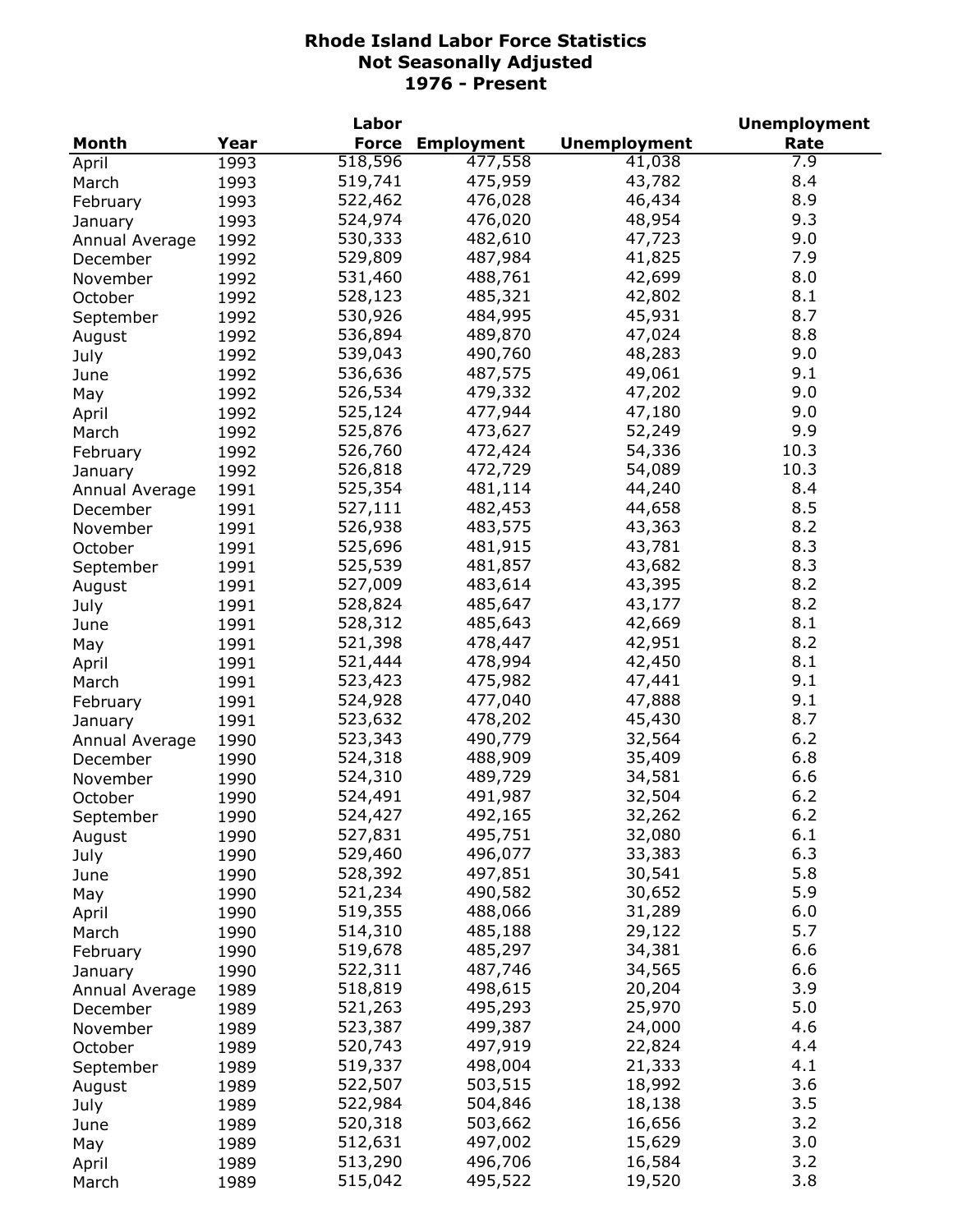|                |      | Labor        |                   |                     | <b>Unemployment</b> |
|----------------|------|--------------|-------------------|---------------------|---------------------|
| <b>Month</b>   | Year | <b>Force</b> | <b>Employment</b> | <b>Unemployment</b> | Rate                |
| February       | 1989 | 515,614      | 495,151           | 20,463              | 4.0                 |
| January        | 1989 | 518,718      | 496,377           | 22,341              | 4.3                 |
| Annual Average | 1988 | 516,617      | 501,398           | 15,219              | 2.9                 |
| December       | 1988 | 519,361      | 505,805           | 13,556              | 2.6                 |
| November       | 1988 | 522,455      | 508,500           | 13,955              | 2.7                 |
| October        | 1988 | 521,181      | 505,726           | 15,455              | 3.0                 |
| September      | 1988 | 518,716      | 503,387           | 15,329              | 3.0                 |
| August         | 1988 | 525,307      | 510,246           | 15,061              | 2.9                 |
| July           | 1988 | 522,723      | 509,156           | 13,567              | 2.6                 |
| June           | 1988 | 519,647      | 506,606           | 13,041              | 2.5                 |
| May            | 1988 | 509,146      | 497,985           | 11,161              | 2.2                 |
| April          | 1988 | 509,164      | 496,948           | 12,216              | 2.4                 |
| March          |      | 507,057      | 489,747           | 17,310              | 3.4                 |
|                | 1988 | 511,525      | 490,774           | 20,751              | 4.1                 |
| February       | 1988 |              |                   |                     | 4.1                 |
| January        | 1988 | 513,123      | 491,899           | 21,224              | 3.7                 |
| Annual Average | 1987 | 514,100      | 495,173           | 18,927              |                     |
| December       | 1987 | 516,348      | 502,571           | 13,777              | 2.7                 |
| November       | 1987 | 518,507      | 503,002           | 15,505              | 3.0                 |
| October        | 1987 | 518,261      | 500,786           | 17,475              | 3.4                 |
| September      | 1987 | 518,467      | 500,794           | 17,673              | 3.4                 |
| August         | 1987 | 522,659      | 505,917           | 16,742              | 3.2                 |
| July           | 1987 | 519,904      | 503,189           | 16,715              | 3.2                 |
| June           | 1987 | 517,069      | 499,460           | 17,609              | 3.4                 |
| May            | 1987 | 509,778      | 491,805           | 17,973              | 3.5                 |
| April          | 1987 | 508,650      | 488,440           | 20,210              | 4.0                 |
| March          | 1987 | 507,043      | 482,423           | 24,620              | 4.9                 |
| February       | 1987 | 504,961      | 481,204           | 23,757              | 4.7                 |
| January        | 1987 | 507,546      | 482,483           | 25,063              | 4.9                 |
| Annual Average | 1986 | 505,908      | 485,271           | 20,637              | 4.1                 |
| December       | 1986 | 510,761      | 492,043           | 18,718              | 3.7                 |
| November       | 1986 | 512,422      | 492,013           | 20,409              | 4.0                 |
| October        | 1986 | 512,283      | 491,006           | 21,277              | 4.2                 |
| September      | 1986 | 510,118      | 489,210           | 20,908              | 4.1                 |
| August         | 1986 | 512,607      | 493,557           | 19,050              | 3.7                 |
| July           | 1986 | 511,674      | 491,805           | 19,869              | 3.9                 |
| June           | 1986 | 510,284      | 490,194           | 20,090              | 3.9                 |
| May            | 1986 | 498,468      | 480,780           | 17,688              | 3.5                 |
| April          | 1986 | 496,650      | 478,312           | 18,338              | 3.7                 |
| March          | 1986 | 496,994      | 474,999           | 21,995              | 4.4                 |
| February       | 1986 | 498,898      | 474,080           | 24,818              | 5.0                 |
| January        | 1986 | 499,731      | 475,247           | 24,484              | 4.9                 |
| Annual Average | 1985 | 498,716      | 475,325           | 23,391              | 4.7                 |
| December       | 1985 | 503,101      | 485,264           | 17,837              | 3.5                 |
| November       | 1985 | 504,482      | 485,601           | 18,881              | 3.7                 |
|                |      | 505,020      | 483,499           | 21,521              | 4.3                 |
| October        | 1985 | 502,194      | 480,427           | 21,767              | 4.3                 |
| September      | 1985 |              |                   |                     | 4.0                 |
| August         | 1985 | 502,439      | 482,523           | 19,916              |                     |
| July           | 1985 | 503,035      | 480,341           | 22,694              | 4.5                 |
| June           | 1985 | 499,907      | 476,894           | 23,013              | 4.6                 |
| May            | 1985 | 492,629      | 470,703           | 21,926              | 4.5                 |
| April          | 1985 | 492,394      | 468,423           | 23,971              | 4.9                 |
| March          | 1985 | 491,803      | 464,524           | 27,279              | 5.5                 |
| February       | 1985 | 493,222      | 463,107           | 30,115              | 6.1                 |
| January        | 1985 | 494,363      | 462,596           | 31,767              | 6.4                 |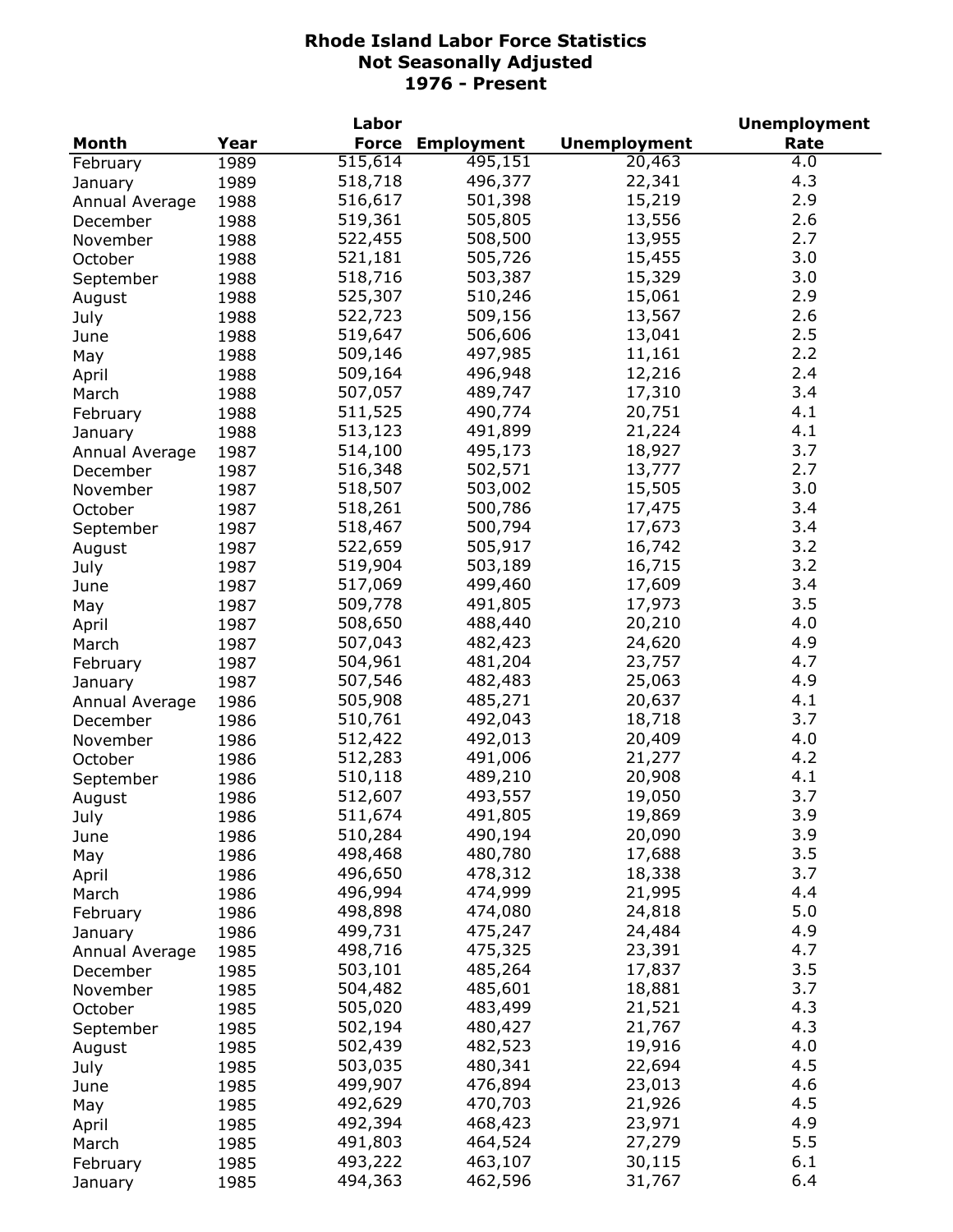|                |      | Labor        |                   |                     | <b>Unemployment</b> |
|----------------|------|--------------|-------------------|---------------------|---------------------|
| Month          | Year | <b>Force</b> | <b>Employment</b> | <b>Unemployment</b> | Rate                |
| Annual Average | 1984 | 488,313      | 462,427           | 25,886              | $\overline{5.3}$    |
| December       | 1984 | 494,026      | 472,944           | 21,082              | 4.3                 |
| November       | 1984 | 494,454      | 474,106           | 20,348              | 4.1                 |
| October        | 1984 | 494,166      | 471,733           | 22,433              | 4.5                 |
| September      | 1984 | 490,281      | 469,076           | 21,205              | 4.3                 |
| August         | 1984 | 491,264      | 471,055           | 20,209              | 4.1                 |
| July           | 1984 | 495,487      | 471,563           | 23,924              | 4.8                 |
| June           | 1984 | 494,407      | 469,585           | 24,822              | 5.0                 |
| May            | 1984 | 483,890      | 458,791           | 25,099              | 5.2                 |
| April          | 1984 | 481,208      | 453,597           | 27,611              | 5.7                 |
| March          | 1984 | 479,968      | 448,226           | 31,742              | 6.6                 |
|                | 1984 | 480,748      | 445,614           | 35,134              | 7.3                 |
| February       |      | 479,855      | 442,837           | 37,018              | 7.7                 |
| January        | 1984 |              |                   |                     |                     |
| Annual Average | 1983 | 480,971      | 440,461           | 40,510              | 8.4<br>6.2          |
| December       | 1983 | 481,099      | 451,475           | 29,624              |                     |
| November       | 1983 | 484,288      | 453,552           | 30,736              | 6.3                 |
| October        | 1983 | 482,315      | 448,357           | 33,958              | 7.0                 |
| September      | 1983 | 484,205      | 448,015           | 36,190              | 7.5                 |
| August         | 1983 | 488,713      | 451,580           | 37,133              | 7.6                 |
| July           | 1983 | 489,113      | 449,569           | 39,544              | 8.1                 |
| June           | 1983 | 486,026      | 444,513           | 41,513              | 8.5                 |
| May            | 1983 | 471,981      | 431,983           | 39,998              | 8.5                 |
| April          | 1983 | 471,913      | 430,200           | 41,713              | 8.8                 |
| March          | 1983 | 473,566      | 425,619           | 47,947              | 10.1                |
| February       | 1983 | 477,465      | 425,288           | 52,177              | 10.9                |
| January        | 1983 | 480,969      | 425,379           | 55,590              | 11.6                |
| Annual Average | 1982 | 482,361      | 434,207           | 48,154              | 10.0                |
| December       | 1982 | 482,912      | 432,613           | 50,299              | 10.4                |
| November       | 1982 | 483,554      | 434,450           | 49,104              | 10.2                |
| October        | 1982 | 483,863      | 434,443           | 49,420              | 10.2                |
| September      | 1982 | 484,989      | 436,600           | 48,389              | 10.0                |
| August         | 1982 | 491,066      | 443,378           | 47,688              | 9.7                 |
| July           | 1982 | 488,913      | 441,607           | 47,306              | 9.7                 |
| June           | 1982 | 486,245      | 439,295           | 46,950              | 9.7                 |
| May            | 1982 | 478,873      | 432,962           | 45,911              | 9.6                 |
|                | 1982 | 477,543      | 430,188           | 47,355              | 9.9                 |
| April<br>March | 1982 | 476,979      | 427,581           | 49,398              | 10.4                |
|                | 1982 | 477,268      | 428,479           | 48,789              | 10.2                |
| February       |      | 476,129      | 428,891           | 47,238              | 9.9                 |
| January        | 1982 |              | 440,627           |                     | 7.6                 |
| Annual Average | 1981 | 476,727      |                   | 36,100              |                     |
| December       | 1981 | 479,054      | 438,250           | 40,804              | 8.5                 |
| November       | 1981 | 480,685      | 443,286           | 37,399              | 7.8                 |
| October        | 1981 | 480,171      | 443,359           | 36,812              | 7.7                 |
| September      | 1981 | 479,302      | 443,523           | 35,779              | 7.5                 |
| August         | 1981 | 481,875      | 447,070           | 34,805              | 7.2                 |
| July           | 1981 | 480,803      | 446,580           | 34,223              | 7.1                 |
| June           | 1981 | 477,194      | 443,776           | 33,418              | 7.0                 |
| May            | 1981 | 472,627      | 440,309           | 32,318              | 6.8                 |
| April          | 1981 | 472,158      | 439,519           | 32,639              | 6.9                 |
| March          | 1981 | 472,699      | 435,003           | 37,696              | 8.0                 |
| February       | 1981 | 472,291      | 433,493           | 38,798              | 8.2                 |
| January        | 1981 | 471,867      | 433,361           | 38,506              | 8.2                 |
| Annual Average | 1980 | 470,866      | 436,772           | 34,094              | 7.2                 |
| December       | 1980 | 472,746      | 441,493           | 31,253              | 6.6                 |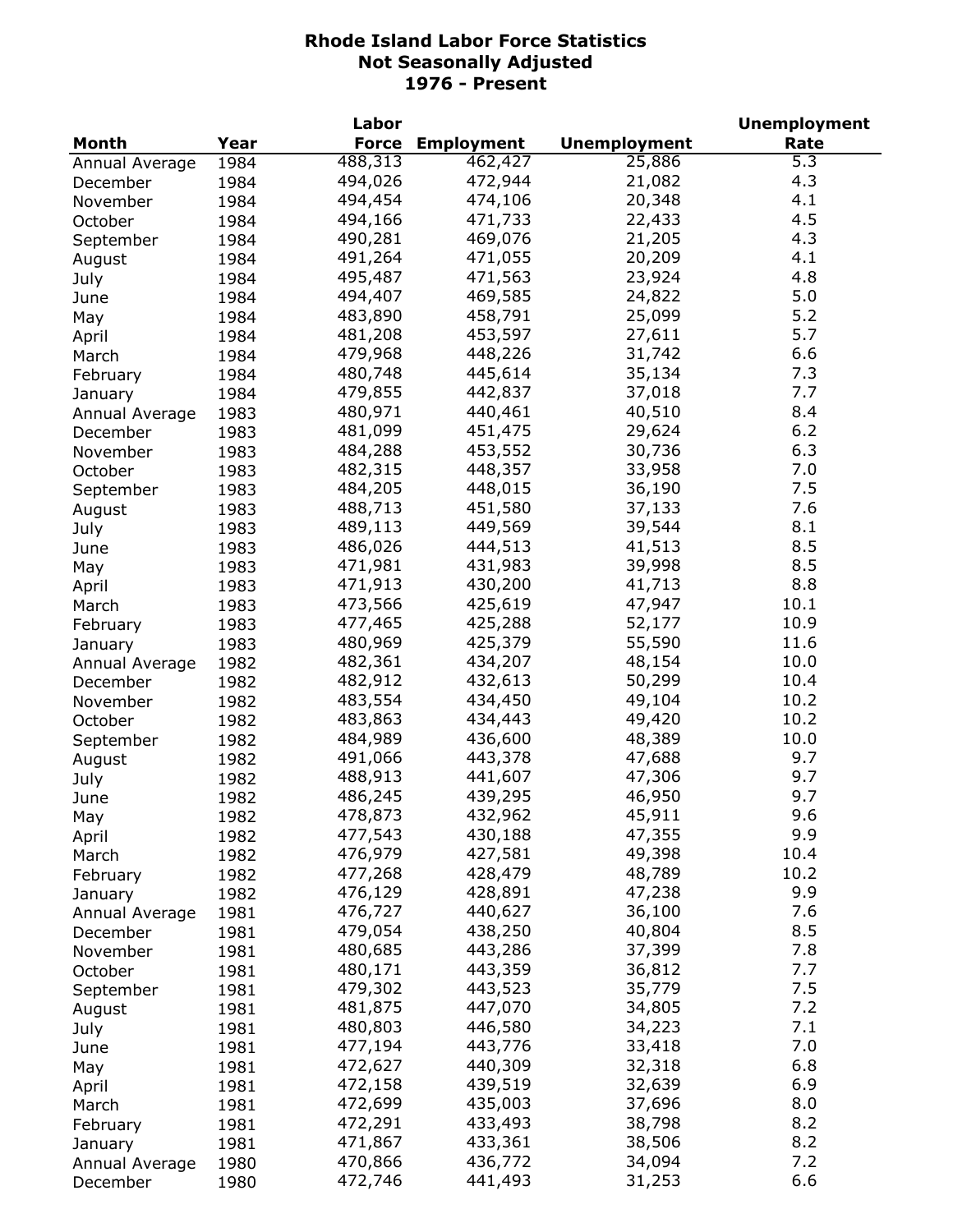|                |      | Labor        |                   |                     | <b>Unemployment</b> |
|----------------|------|--------------|-------------------|---------------------|---------------------|
| <b>Month</b>   | Year | <b>Force</b> | <b>Employment</b> | <b>Unemployment</b> | Rate                |
| November       | 1980 | 475,868      | 443, 433          | 32,435              | 6.8                 |
| October        | 1980 | 475,137      | 441,092           | 34,045              | 7.2                 |
| September      | 1980 | 473,719      | 438,996           | 34,723              | 7.3                 |
| August         | 1980 | 478,158      | 441,270           | 36,888              | 7.7                 |
| July           | 1980 | 477,346      | 442,010           | 35,336              | 7.4                 |
| June           | 1980 | 474,724      | 439,704           | 35,020              | 7.4                 |
| May            | 1980 | 464,076      | 432,248           | 31,828              | 6.9                 |
| April          | 1980 | 462,873      | 431,783           | 31,090              | 6.7                 |
| March          | 1980 | 462,486      | 428,332           | 34,154              | 7.4                 |
| February       | 1980 | 465,260      | 429,115           | 36,145              | 7.8                 |
|                | 1980 | 467,987      | 431,782           | 36,205              | 7.7                 |
| January        | 1979 | 463,528      | 434,157           | 29,371              | 6.3                 |
| Annual Average |      | 471,203      | 442,156           | 29,047              | 6.2                 |
| December       | 1979 |              |                   |                     | 5.9                 |
| November       | 1979 | 469,390      | 441,774           | 27,616              |                     |
| October        | 1979 | 469,530      | 441,005           | 28,525              | 6.1                 |
| September      | 1979 | 468,878      | 440,715           | 28,163              | 6.0                 |
| August         | 1979 | 470,071      | 441,869           | 28,202              | 6.0                 |
| July           | 1979 | 469,619      | 440,480           | 29,139              | 6.2                 |
| June           | 1979 | 465,237      | 437,140           | 28,097              | 6.0                 |
| May            | 1979 | 453,618      | 427,701           | 25,917              | 5.7                 |
| April          | 1979 | 454,495      | 426,295           | 28,200              | 6.2                 |
| March          | 1979 | 455,942      | 424,804           | 31,138              | 6.8                 |
| February       | 1979 | 457,801      | 423,815           | 33,986              | 7.4                 |
| January        | 1979 | 456,560      | 422,135           | 34,425              | 7.5                 |
| Annual Average | 1978 | 450,484      | 422,048           | 28,436              | 6.3                 |
| December       | 1978 | 457,657      | 431,576           | 26,081              | 5.7                 |
| November       | 1978 | 457,232      | 431,746           | 25,486              | 5.6                 |
| October        | 1978 | 454,815      | 428,519           | 26,296              | 5.8                 |
| September      | 1978 | 455,207      | 427,382           | 27,825              | 6.1                 |
| August         | 1978 | 455,289      | 428,958           | 26,331              | 5.8                 |
| July           | 1978 | 453,847      | 427,602           | 26,245              | 5.8                 |
| June           | 1978 | 453,681      | 426,909           | 26,772              | 5.9                 |
| May            | 1978 | 441,858      | 417,528           | 24,330              | 5.5                 |
| April          | 1978 | 442,001      | 416,310           | 25,691              | 5.8                 |
| March          | 1978 | 441,654      | 408,674           | 32,980              | 7.5                 |
| February       | 1978 | 445,419      | 408,873           | 36,546              | 8.2                 |
| January        | 1978 | 447,147      | 410,498           | 36,649              | 8.2                 |
| Annual Average | 1977 | 448,980      | 412,846           | 36,134              | 8.0                 |
| December       | 1977 | 453,433      | 423,519           | 29,914              | 6.6                 |
| November       | 1977 | 456,717      | 424,927           | 31,790              | 7.0                 |
|                |      | 454,945      | 421,919           | 33,026              | 7.3                 |
| October        | 1977 | 454,341      | 419,523           | 34,818              | 7.7                 |
| September      | 1977 | 454,926      | 421,323           | 33,603              | 7.4                 |
| August         | 1977 |              |                   |                     |                     |
| July           | 1977 | 454,590      | 418,843           | 35,747              | 7.9                 |
| June           | 1977 | 450,115      | 415,599           | 34,516              | 7.7                 |
| May            | 1977 | 439,816      | 407,998           | 31,818              | 7.2                 |
| April          | 1977 | 440,457      | 404,832           | 35,625              | 8.1                 |
| March          | 1977 | 441,602      | 399,295           | 42,307              | 9.6                 |
| February       | 1977 | 443,944      | 398,074           | 45,870              | 10.3                |
| January        | 1977 | 442,875      | 398,299           | 44,576              | 10.1                |
| Annual Average | 1976 | 441,339      | 405,977           | 35,362              | 8.0                 |
| December       | 1976 | 445,485      | 408,265           | 37,220              | 8.4                 |
| November       | 1976 | 445,339      | 408,707           | 36,632              | 8.2                 |
| October        | 1976 | 444,674      | 407,792           | 36,882              | 8.3                 |